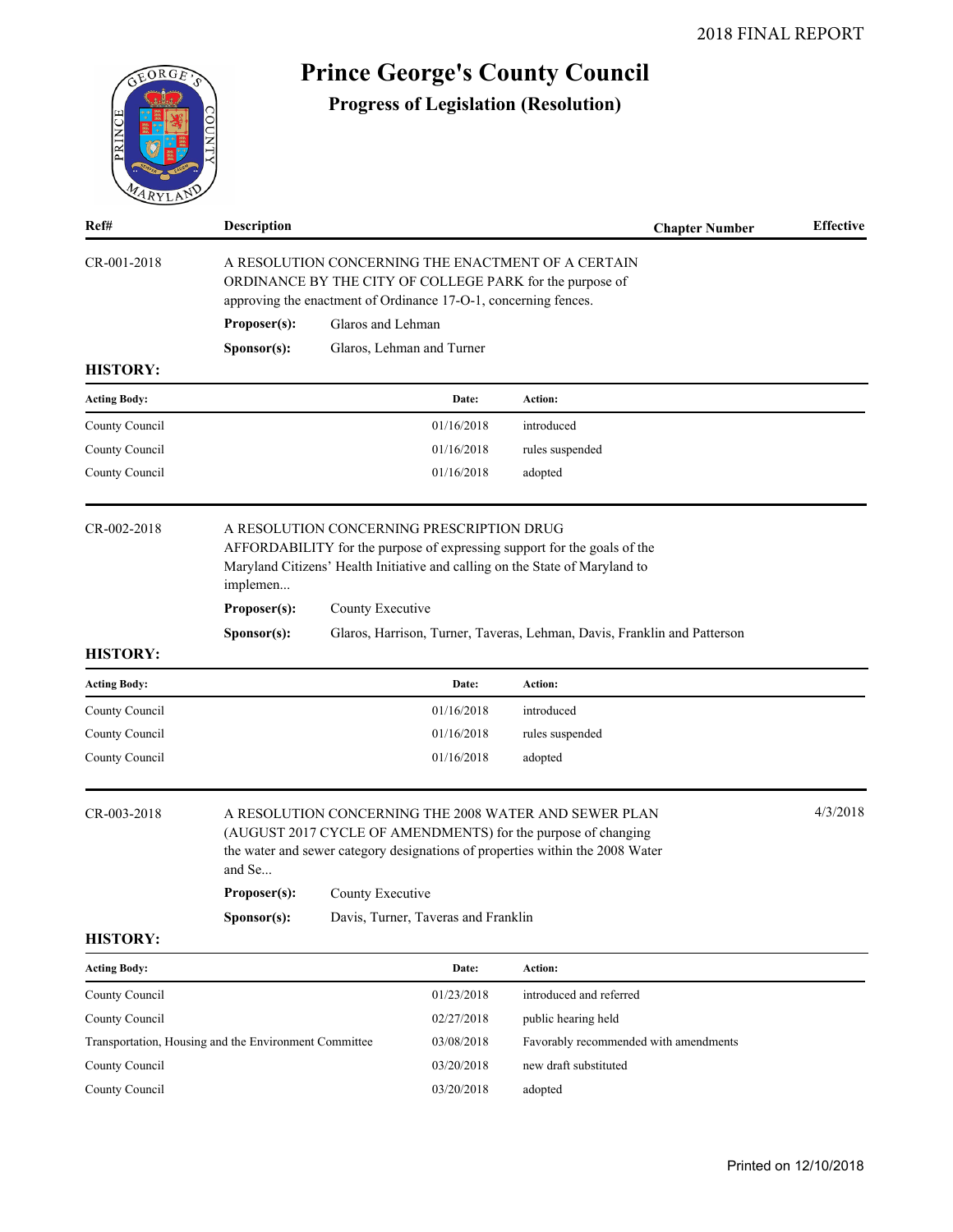| Ref#                | <b>Description</b>                                    |                                                                                                                                                                                                                  |            | <b>Chapter Number</b>                                                           | Page 2 of 28<br><b>Effective</b> |  |  |  |
|---------------------|-------------------------------------------------------|------------------------------------------------------------------------------------------------------------------------------------------------------------------------------------------------------------------|------------|---------------------------------------------------------------------------------|----------------------------------|--|--|--|
| CR-004-2018         |                                                       | A RESOLUTION CONCERNING THE GREATER CHEVERLY SECTOR<br>PLAN for the purpose of approving, with revisions, as an Act of the County<br>Council of Prince George's County, sitting as the District Council for th   |            |                                                                                 |                                  |  |  |  |
|                     | Proposer(s):                                          | M-NCPPC                                                                                                                                                                                                          |            |                                                                                 |                                  |  |  |  |
|                     | Sponsor(s):                                           |                                                                                                                                                                                                                  |            | Glaros, Harrison, Davis, Taveras, Turner and Franklin                           |                                  |  |  |  |
| <b>HISTORY:</b>     |                                                       |                                                                                                                                                                                                                  |            |                                                                                 |                                  |  |  |  |
| <b>Acting Body:</b> |                                                       |                                                                                                                                                                                                                  | Date:      | Action:                                                                         |                                  |  |  |  |
| County Council      |                                                       |                                                                                                                                                                                                                  | 01/23/2018 | introduced                                                                      |                                  |  |  |  |
| County Council      |                                                       |                                                                                                                                                                                                                  | 01/23/2018 | rules suspended                                                                 |                                  |  |  |  |
| County Council      |                                                       |                                                                                                                                                                                                                  | 01/23/2018 | adopted                                                                         |                                  |  |  |  |
| CR-005-2018         |                                                       | A RESOLUTION CONCERNING STATE OF MARYLAND FIGHT FOR<br>\$15 for the purpose of expressing the Council's support for state legislation to<br>increase the minimum wage to \$15 an hour by 2023.                   |            |                                                                                 |                                  |  |  |  |
|                     | Proposer(s):                                          | Glaros, Turner, Davis, Lehman, Harrison, Franklin and Taveras                                                                                                                                                    |            |                                                                                 |                                  |  |  |  |
|                     | Sponsor(s):                                           |                                                                                                                                                                                                                  |            | Glaros, Turner, Davis, Lehman, Harrison, Franklin, Taveras, Toles and Patterson |                                  |  |  |  |
| <b>HISTORY:</b>     |                                                       |                                                                                                                                                                                                                  |            |                                                                                 |                                  |  |  |  |
| <b>Acting Body:</b> |                                                       |                                                                                                                                                                                                                  | Date:      | Action:                                                                         |                                  |  |  |  |
| County Council      |                                                       |                                                                                                                                                                                                                  | 01/30/2018 | introduced                                                                      |                                  |  |  |  |
| County Council      |                                                       |                                                                                                                                                                                                                  | 01/30/2018 | rules suspended                                                                 |                                  |  |  |  |
| County Council      |                                                       |                                                                                                                                                                                                                  | 01/30/2018 | adopted                                                                         |                                  |  |  |  |
| CR-006-2018         |                                                       | A RESOLUTION CONCERNING THE 2008 WATER AND SEWER PLAN<br>(DECEMBER 2017 CYCLE OF AMENDMENTS) for the purpose of<br>changing the water and sewer category designations of properties within the<br>2008 Water and |            |                                                                                 |                                  |  |  |  |
|                     | Proposer(s):                                          | County Executive                                                                                                                                                                                                 |            |                                                                                 |                                  |  |  |  |
|                     | Sponsor(s):                                           |                                                                                                                                                                                                                  |            | Glaros, Davis, Turner, Taveras, Franklin and Patterson                          |                                  |  |  |  |
| <b>HISTORY:</b>     |                                                       |                                                                                                                                                                                                                  |            |                                                                                 |                                  |  |  |  |
| <b>Acting Body:</b> |                                                       |                                                                                                                                                                                                                  | Date:      | Action:                                                                         |                                  |  |  |  |
| County Council      |                                                       |                                                                                                                                                                                                                  | 02/06/2018 | introduced and referred                                                         |                                  |  |  |  |
| County Council      |                                                       |                                                                                                                                                                                                                  | 03/13/2018 | public hearing held                                                             |                                  |  |  |  |
|                     | Transportation, Housing and the Environment Committee |                                                                                                                                                                                                                  | 03/29/2018 | Held in Committee                                                               |                                  |  |  |  |
|                     | Transportation, Housing and the Environment Committee |                                                                                                                                                                                                                  | 06/07/2018 | Favorably recommended with amendments                                           |                                  |  |  |  |
| County Council      |                                                       |                                                                                                                                                                                                                  | 07/02/2018 | amended $(1)$                                                                   |                                  |  |  |  |
| County Council      |                                                       |                                                                                                                                                                                                                  | 07/02/2018 | adopted                                                                         |                                  |  |  |  |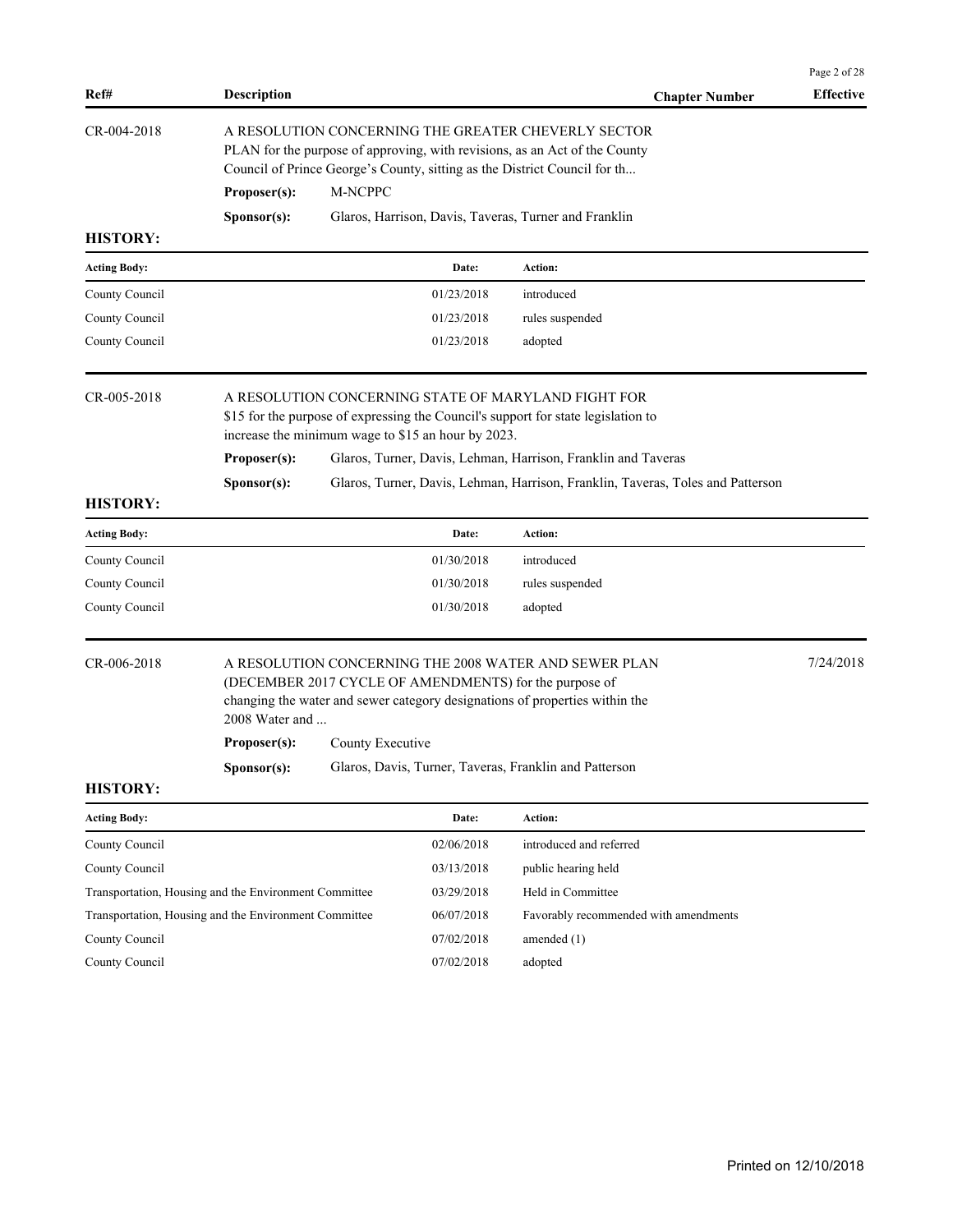|                                                       |                                                                                                                                                                                                                   |                                                                      |                                     |                                                                                                                                                                                                                              | Page 3 of 28     |  |  |
|-------------------------------------------------------|-------------------------------------------------------------------------------------------------------------------------------------------------------------------------------------------------------------------|----------------------------------------------------------------------|-------------------------------------|------------------------------------------------------------------------------------------------------------------------------------------------------------------------------------------------------------------------------|------------------|--|--|
| Ref#                                                  | <b>Description</b>                                                                                                                                                                                                |                                                                      |                                     | <b>Chapter Number</b>                                                                                                                                                                                                        | <b>Effective</b> |  |  |
| CR-007-2018                                           | A RESOLUTION CONCERNING PRINCE GEORGE'S COUNTY<br>CALLING FOR INCREASE IN MARYLAND'S RENEWABLE ENERGY<br>PORTFOLIO STANDARD for the purpose of providing that the Prince<br>George's County Council urges the Mar |                                                                      |                                     |                                                                                                                                                                                                                              |                  |  |  |
|                                                       | Proposer(s):                                                                                                                                                                                                      | Lehman and Glaros                                                    |                                     |                                                                                                                                                                                                                              |                  |  |  |
|                                                       | Sponsor(s):                                                                                                                                                                                                       |                                                                      | Lehman, Glaros and Taveras          |                                                                                                                                                                                                                              |                  |  |  |
| <b>HISTORY:</b>                                       |                                                                                                                                                                                                                   |                                                                      |                                     |                                                                                                                                                                                                                              |                  |  |  |
| <b>Acting Body:</b>                                   |                                                                                                                                                                                                                   |                                                                      | Date:                               | Action:                                                                                                                                                                                                                      |                  |  |  |
| County Council                                        |                                                                                                                                                                                                                   |                                                                      | 02/06/2018                          | introduced and referred                                                                                                                                                                                                      |                  |  |  |
| Transportation, Housing and the Environment Committee |                                                                                                                                                                                                                   |                                                                      | 02/22/2018                          | Favorably recommended with amendments                                                                                                                                                                                        |                  |  |  |
| County Council                                        |                                                                                                                                                                                                                   |                                                                      | 02/27/2018                          | new draft substituted                                                                                                                                                                                                        |                  |  |  |
| County Council                                        |                                                                                                                                                                                                                   |                                                                      | 02/27/2018                          | adopted                                                                                                                                                                                                                      |                  |  |  |
| CR-008-2018                                           | Proposer(s):<br>Sponsor(s):                                                                                                                                                                                       | the Prince George's County Council's sup<br>Turner, Glaros and Davis |                                     | A RESOLUTION CONCERNING METROPOLITAN WASHINGTON<br>COUNCIL OF GOVERNMENTS (COG) METRO OPERATIONS AND<br>LONG-TERM FINANCING RESOLUTIONS for the purpose of expressing<br>Turner, Glaros, Davis, Lehman, Taveras and Franklin |                  |  |  |
| <b>HISTORY:</b>                                       |                                                                                                                                                                                                                   |                                                                      |                                     |                                                                                                                                                                                                                              |                  |  |  |
| <b>Acting Body:</b>                                   |                                                                                                                                                                                                                   |                                                                      | Date:                               | Action:                                                                                                                                                                                                                      |                  |  |  |
| County Council                                        |                                                                                                                                                                                                                   |                                                                      | 02/13/2018                          | introduced                                                                                                                                                                                                                   |                  |  |  |
| County Council                                        |                                                                                                                                                                                                                   |                                                                      | 02/13/2018                          | rules suspended                                                                                                                                                                                                              |                  |  |  |
| County Council                                        |                                                                                                                                                                                                                   |                                                                      | 02/13/2018                          | adopted                                                                                                                                                                                                                      |                  |  |  |
| CR-009-2018                                           | Proposer(s):<br>Sponsor(s):                                                                                                                                                                                       | Davis                                                                | Davis, Turner, Franklin and Taveras | A RESOLUTION CONCERNING TAX CREDIT REFORM COMMISSION<br>for the purpose of establishing the Tax Credit Reform Commission to address<br>the effectiveness, utilization and efficacy of tax credits imposed in                 |                  |  |  |
| <b>HISTORY:</b>                                       |                                                                                                                                                                                                                   |                                                                      |                                     |                                                                                                                                                                                                                              |                  |  |  |
| <b>Acting Body:</b>                                   |                                                                                                                                                                                                                   |                                                                      | Date:                               | Action:                                                                                                                                                                                                                      |                  |  |  |
| County Council                                        |                                                                                                                                                                                                                   |                                                                      | 02/27/2018                          | amended $(1)$                                                                                                                                                                                                                |                  |  |  |
| County Council                                        |                                                                                                                                                                                                                   |                                                                      | 02/27/2018                          | introduced                                                                                                                                                                                                                   |                  |  |  |
| County Council                                        |                                                                                                                                                                                                                   |                                                                      | 02/27/2018                          | rules suspended                                                                                                                                                                                                              |                  |  |  |
| County Council                                        |                                                                                                                                                                                                                   |                                                                      | 02/27/2018                          | adopted                                                                                                                                                                                                                      |                  |  |  |
|                                                       |                                                                                                                                                                                                                   |                                                                      |                                     |                                                                                                                                                                                                                              |                  |  |  |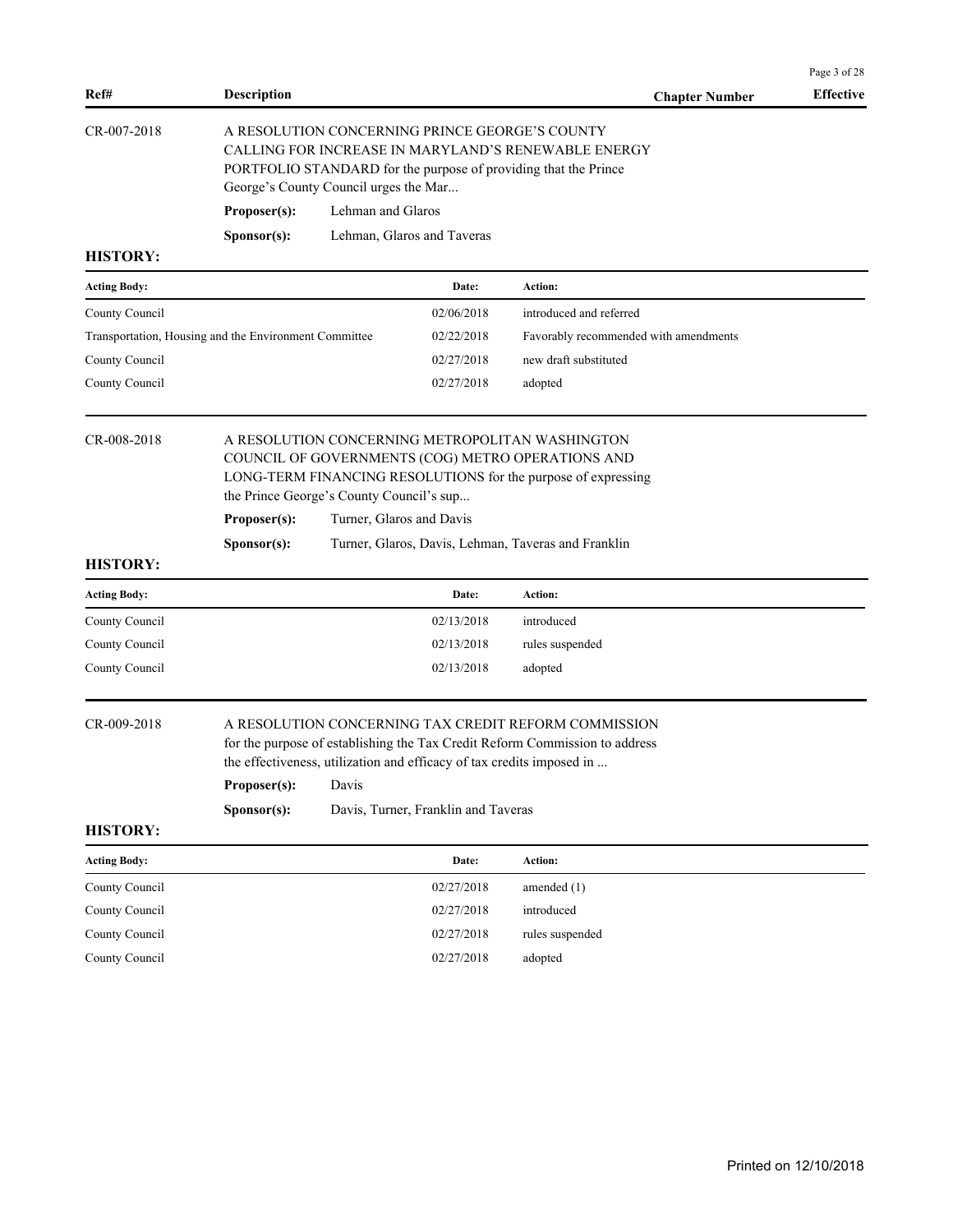|                     |                                                       |                                                                                                                                                                                                                   |                                                |                                                                                                                                                                                        | Page 4 of 28     |  |  |
|---------------------|-------------------------------------------------------|-------------------------------------------------------------------------------------------------------------------------------------------------------------------------------------------------------------------|------------------------------------------------|----------------------------------------------------------------------------------------------------------------------------------------------------------------------------------------|------------------|--|--|
| Ref#                | <b>Description</b>                                    |                                                                                                                                                                                                                   |                                                | <b>Chapter Number</b>                                                                                                                                                                  | <b>Effective</b> |  |  |
| CR-010-2018         |                                                       | A RESOLUTION CONCERNING WGL HOLDINGS, INC.,<br>WASHINGTON GAS LIGHT COMPANY AND ALTAGAS, LTD.<br>MERGER AND SETTLEMENT AGREEMENT for the purpose of<br>recommending that the Maryland Public Service Commission ( |                                                |                                                                                                                                                                                        |                  |  |  |
|                     | Proposer(s):                                          | Davis                                                                                                                                                                                                             |                                                |                                                                                                                                                                                        |                  |  |  |
|                     | Sponsor(s):                                           | Davis                                                                                                                                                                                                             |                                                |                                                                                                                                                                                        |                  |  |  |
| <b>HISTORY:</b>     |                                                       |                                                                                                                                                                                                                   |                                                |                                                                                                                                                                                        |                  |  |  |
| <b>Acting Body:</b> |                                                       |                                                                                                                                                                                                                   | Date:                                          | Action:                                                                                                                                                                                |                  |  |  |
| County Council      |                                                       |                                                                                                                                                                                                                   | 02/27/2018                                     | amended $(1)$                                                                                                                                                                          |                  |  |  |
| County Council      |                                                       |                                                                                                                                                                                                                   | 02/27/2018                                     | introduced                                                                                                                                                                             |                  |  |  |
| County Council      |                                                       |                                                                                                                                                                                                                   | 02/27/2018                                     | rules suspended                                                                                                                                                                        |                  |  |  |
| County Council      |                                                       |                                                                                                                                                                                                                   | 02/27/2018                                     | adopted                                                                                                                                                                                |                  |  |  |
| CR-011-2018         | Annual Action Plan for<br>Proposer(s):<br>Sponsor(s): | County Executive                                                                                                                                                                                                  | Turner, Davis, Taveras, Franklin and Patterson | A RESOLUTION CONCERNING FISCAL YEAR 2018 ANNUAL ACTION<br>PLAN FOR HOUSING AND COMMUNITY DEVELOPMENT for the<br>purpose of amending the Prince George's County Fiscal Year ("FY") 2018 |                  |  |  |
| <b>HISTORY:</b>     |                                                       |                                                                                                                                                                                                                   |                                                |                                                                                                                                                                                        |                  |  |  |
| <b>Acting Body:</b> |                                                       |                                                                                                                                                                                                                   | Date:                                          | Action:                                                                                                                                                                                |                  |  |  |
| County Council      |                                                       |                                                                                                                                                                                                                   | 03/06/2018                                     | introduced and referred                                                                                                                                                                |                  |  |  |
| County Council      |                                                       |                                                                                                                                                                                                                   | 04/10/2018                                     | public hearing held                                                                                                                                                                    |                  |  |  |
|                     | Transportation, Housing and the Environment Committee |                                                                                                                                                                                                                   | 04/12/2018                                     | Favorably recommended with amendments                                                                                                                                                  |                  |  |  |
| County Council      |                                                       |                                                                                                                                                                                                                   | 04/17/2018                                     | new draft substituted                                                                                                                                                                  |                  |  |  |
| County Council      |                                                       |                                                                                                                                                                                                                   | 04/17/2018                                     | amended $(1)$                                                                                                                                                                          |                  |  |  |
| County Council      |                                                       |                                                                                                                                                                                                                   | 04/17/2018                                     | adopted                                                                                                                                                                                |                  |  |  |
| CR-012-2018         | Annual Action Plan for<br>Proposer(s):<br>Sponsor(s): | County Executive                                                                                                                                                                                                  | Davis, Turner, Taveras, Franklin and Patterson | A RESOLUTION CONCERNING FISCAL YEAR 2018 ANNUAL ACTION<br>PLAN FOR HOUSING AND COMMUNITY DEVELOPMENT for the<br>purpose of amending the Prince George's County Fiscal Year ("FY") 2018 |                  |  |  |
| <b>HISTORY:</b>     |                                                       |                                                                                                                                                                                                                   |                                                |                                                                                                                                                                                        |                  |  |  |
| <b>Acting Body:</b> |                                                       |                                                                                                                                                                                                                   | Date:                                          | Action:                                                                                                                                                                                |                  |  |  |
| County Council      |                                                       |                                                                                                                                                                                                                   | 03/06/2018                                     | introduced and referred                                                                                                                                                                |                  |  |  |
| County Council      |                                                       |                                                                                                                                                                                                                   | 04/10/2018                                     | public hearing held                                                                                                                                                                    |                  |  |  |
|                     | Transportation, Housing and the Environment Committee |                                                                                                                                                                                                                   | 04/12/2018                                     | Favorably recommended with amendments                                                                                                                                                  |                  |  |  |
| County Council      |                                                       |                                                                                                                                                                                                                   | 04/17/2018                                     | new draft substituted                                                                                                                                                                  |                  |  |  |
| County Council      |                                                       |                                                                                                                                                                                                                   | 04/17/2018                                     | adopted                                                                                                                                                                                |                  |  |  |
|                     |                                                       |                                                                                                                                                                                                                   |                                                |                                                                                                                                                                                        |                  |  |  |
|                     |                                                       |                                                                                                                                                                                                                   |                                                |                                                                                                                                                                                        |                  |  |  |
|                     |                                                       |                                                                                                                                                                                                                   |                                                |                                                                                                                                                                                        |                  |  |  |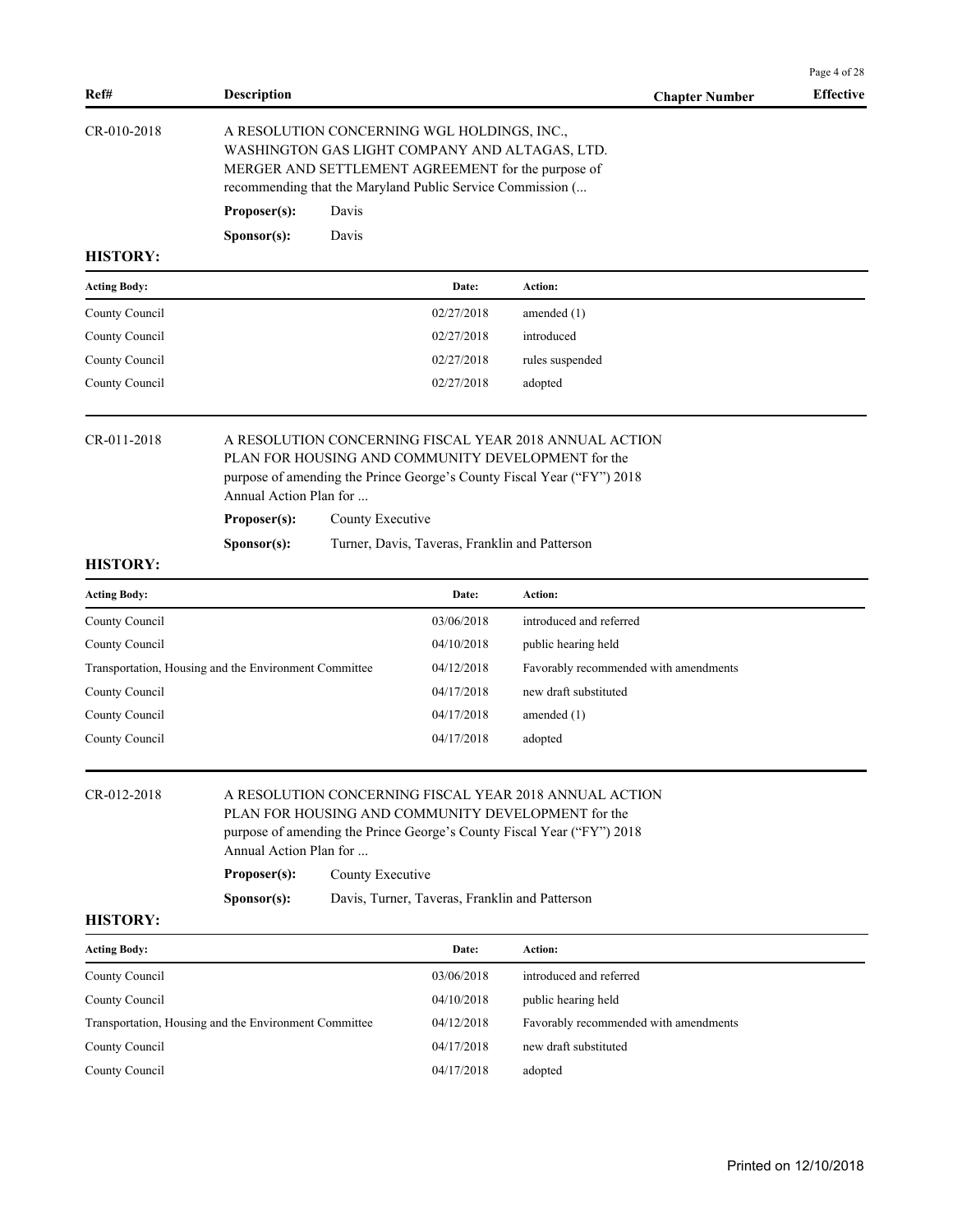| Ref#            | <b>Description</b>   |                                                                                                                                                                                                  | <b>Chapter Number</b> | <b>Effective</b> |
|-----------------|----------------------|--------------------------------------------------------------------------------------------------------------------------------------------------------------------------------------------------|-----------------------|------------------|
| $CR-013-2018$   | Zoning Ordina        | A RESOLUTION CONCERNING THE SUBREGION 5 MASTER PLAN<br>AND SECTIONAL MAP AMENDMENT for the purpose of approving,<br>pursuant to the Land Use Article, Annotated Code of Maryland, as well as the |                       |                  |
|                 | Proposer(s):         | Franklin                                                                                                                                                                                         |                       |                  |
|                 | S <b>p</b> onsor(s): | Franklin and Davis                                                                                                                                                                               |                       |                  |
| <b>HISTORY:</b> |                      |                                                                                                                                                                                                  |                       |                  |

| <b>Acting Body:</b> | Date:      | Action:         |
|---------------------|------------|-----------------|
| County Council      | 03/06/2018 | introduced      |
| County Council      | 03/06/2018 | rules suspended |
| County Council      | 03/06/2018 | adopted         |

CR-014-2018 A RESOLUTION CONCERNING ELECTRIC ZERO-EMISSION SCHOOL BUS FLEET PROGRAM for the purpose of requesting the Governor to use

certain funds to purchase and invest in electric zero-emission school bus flee...

| Proposer(s):         | <b>Taveras</b> |
|----------------------|----------------|
| S <b>p</b> onsor(s): | <b>Taveras</b> |

# **HISTORY:**

| <b>Acting Body:</b>                   | Date:      | Action:                               |
|---------------------------------------|------------|---------------------------------------|
| County Council                        | 03/13/2018 | introduced and referred               |
| Sitting as the Committee of the Whole | 03/27/2018 | Favorably recommended with amendments |
| County Council                        | 03/27/2018 | new draft substituted                 |
| County Council                        | 03/27/2018 | adopted                               |
| County Council                        | 03/27/2018 | discharged from Committee             |
| County Council                        | 03/27/2018 | referred                              |

## CR-015-2018 A RESOLUTION CONCERNING THE WASHINGTON SUBURBAN SANITARY COMMISSION FISCAL YEARS 2018-2023 CAPITAL IMPROVEMENTS PROGRAM FOR PRINCE GEORGE'S COUNTY FOR

WATER AND SEWERAGE for the purpose of amending th...

| Proposer(s):         | Turner                                |
|----------------------|---------------------------------------|
| S <b>p</b> onsor(s): | Turner, Davis, Franklin and Patterson |

### **HISTORY:**

| <b>Acting Body:</b>                                   | Date:      | Action:                 |
|-------------------------------------------------------|------------|-------------------------|
| County Council                                        | 03/13/2018 | introduced and referred |
| Transportation, Housing and the Environment Committee | 03/29/2018 | Favorably recommended   |
| County Council                                        | 04/03/2018 | public hearing held     |
| County Council                                        | 04/03/2018 | adopted                 |

Page 5 of 28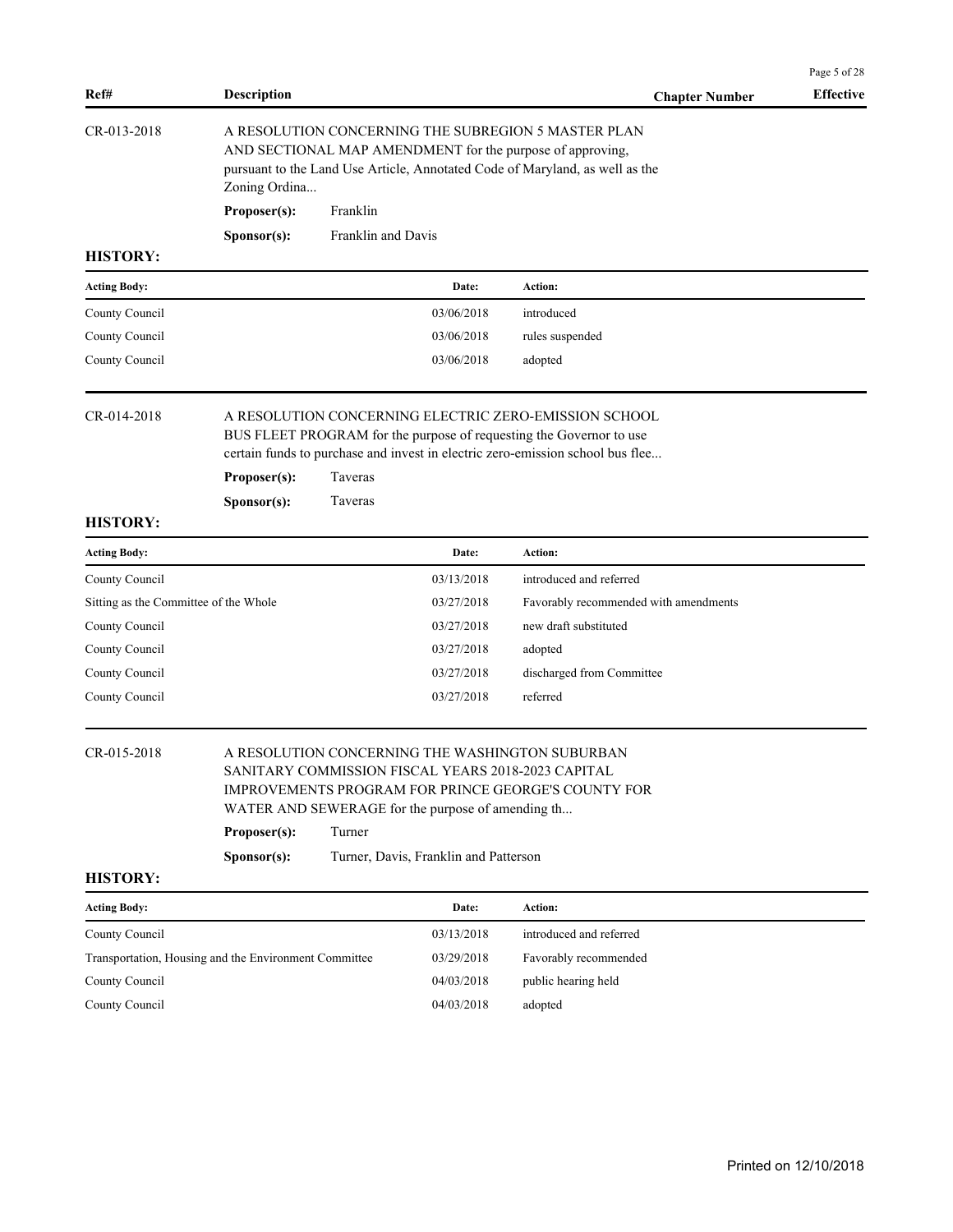| Ref#                                                  | <b>Description</b>                                                                                                                                                                                                |                  |            | <b>Chapter Number</b>                                          | <b>Effective</b> |  |  |  |
|-------------------------------------------------------|-------------------------------------------------------------------------------------------------------------------------------------------------------------------------------------------------------------------|------------------|------------|----------------------------------------------------------------|------------------|--|--|--|
| CR-016-2018                                           | A RESOLUTION CONCERNING HAZARD MITIGATION PLAN for the<br>purpose of adopting an updated County-wide Hazard Mitigation Plan as<br>required by the Federal Emergency Management Agency (FEMA) to remain<br>eligibl |                  |            |                                                                |                  |  |  |  |
|                                                       | Proposer(s):                                                                                                                                                                                                      | County Executive |            |                                                                |                  |  |  |  |
|                                                       | Sponsor(s):                                                                                                                                                                                                       |                  |            | Glaros, Turner, Taveras, Franklin, Lehman, Patterson and Davis |                  |  |  |  |
| <b>HISTORY:</b>                                       |                                                                                                                                                                                                                   |                  |            |                                                                |                  |  |  |  |
| <b>Acting Body:</b>                                   |                                                                                                                                                                                                                   |                  | Date:      | Action:                                                        |                  |  |  |  |
| County Council                                        |                                                                                                                                                                                                                   |                  | 03/20/2018 | introduced and referred                                        |                  |  |  |  |
| Sitting as the Committee of the Whole                 |                                                                                                                                                                                                                   |                  | 07/10/2018 | Favorably recommended                                          |                  |  |  |  |
| County Council                                        |                                                                                                                                                                                                                   |                  | 07/17/2018 | adopted                                                        |                  |  |  |  |
| CR-017-2018                                           | A RESOLUTION CONCERNING STATEWIDE SPECIAL<br>TRANSPORTATION ASSISTANCE PROGRAM for the purpose of<br>authorizing the Director of the Prince George's County Department of Public<br>Works and Transportation to f |                  |            |                                                                |                  |  |  |  |
|                                                       | Proposer(s):                                                                                                                                                                                                      | County Executive |            |                                                                |                  |  |  |  |
| <b>HISTORY:</b>                                       | Sponsor(s):                                                                                                                                                                                                       |                  |            | Glaros, Lehman, Turner, Taveras, Franklin, Patterson and Davis |                  |  |  |  |
| <b>Acting Body:</b>                                   |                                                                                                                                                                                                                   |                  | Date:      | Action:                                                        |                  |  |  |  |
| County Council                                        |                                                                                                                                                                                                                   |                  | 03/20/2018 | introduced and referred                                        |                  |  |  |  |
| Transportation, Housing and the Environment Committee |                                                                                                                                                                                                                   |                  | 04/26/2018 | Favorably recommended                                          |                  |  |  |  |
| County Council                                        |                                                                                                                                                                                                                   |                  | 05/08/2018 | adopted                                                        |                  |  |  |  |
| CR-018-2018                                           | A RESOLUTION CONCERNING MARYLAND-NATIONAL CAPITAL<br>PARK AND PLANNING COMMISSION for the purpose of transferring<br>certain appropriations and expenditures between certain programs in the<br>FY2017-2018 Oper  |                  |            |                                                                |                  |  |  |  |
|                                                       | Proposer(s):                                                                                                                                                                                                      | Toles            |            |                                                                |                  |  |  |  |
|                                                       | Sponsor(s):                                                                                                                                                                                                       | Toles and Glaros |            |                                                                |                  |  |  |  |
| <b>HISTORY:</b>                                       |                                                                                                                                                                                                                   |                  |            |                                                                |                  |  |  |  |
| <b>Acting Body:</b>                                   |                                                                                                                                                                                                                   |                  | Date:      | Action:                                                        |                  |  |  |  |
| County Council                                        |                                                                                                                                                                                                                   |                  | 03/20/2018 | introduced and referred                                        |                  |  |  |  |
| Planning, Zoning and Economic Development Committee   |                                                                                                                                                                                                                   |                  | 04/04/2018 | Favorably recommended                                          |                  |  |  |  |
| County Council                                        |                                                                                                                                                                                                                   |                  | 04/10/2018 | public hearing held                                            |                  |  |  |  |
| County Council                                        |                                                                                                                                                                                                                   |                  | 04/10/2018 | adopted                                                        |                  |  |  |  |
|                                                       |                                                                                                                                                                                                                   |                  |            |                                                                |                  |  |  |  |
|                                                       |                                                                                                                                                                                                                   |                  |            |                                                                |                  |  |  |  |
|                                                       |                                                                                                                                                                                                                   |                  |            |                                                                |                  |  |  |  |
|                                                       |                                                                                                                                                                                                                   |                  |            |                                                                |                  |  |  |  |
|                                                       |                                                                                                                                                                                                                   |                  |            |                                                                |                  |  |  |  |
|                                                       |                                                                                                                                                                                                                   |                  |            |                                                                |                  |  |  |  |

Page 6 of 28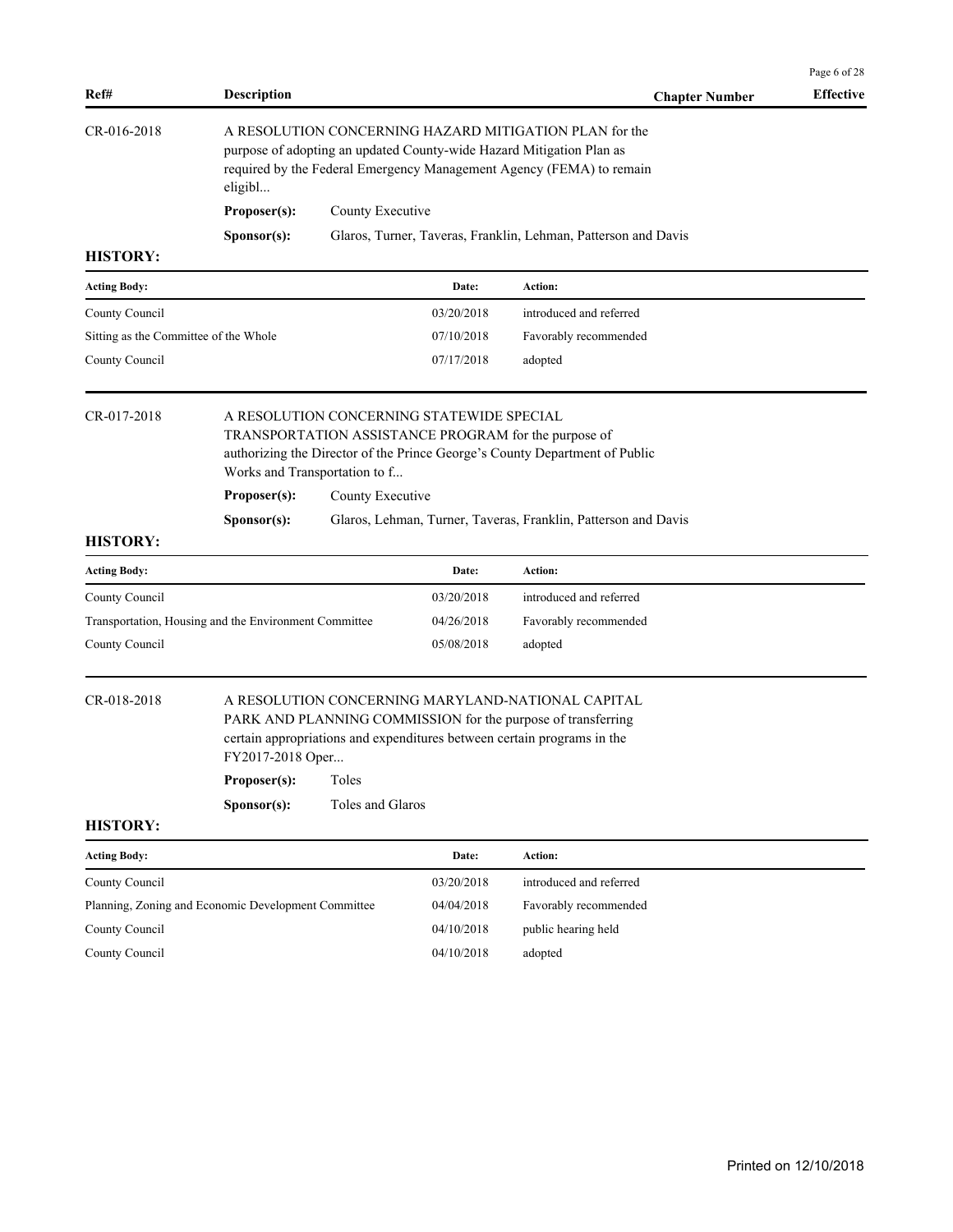| <b>Description</b><br>Ref#<br><b>Chapter Number</b><br>CR-019-2018<br>A RESOLUTION CONCERNING FISCAL YEAR ("FY") 2019 ANNUAL<br>ACTION PLAN for Housing and Community Development for the purpose of<br>approving and adopting the Prince George's County Fiscal Year ("FY") 2019<br>An<br>Proposer(s):<br>County Executive<br>Glaros, Turner, Franklin and Patterson<br>Sponsor(s):<br><b>HISTORY:</b><br><b>Acting Body:</b><br>Action:<br>Date:<br>03/27/2018<br>introduced and referred<br>County Council<br>04/17/2018<br>County Council<br>public hearing held<br>Held in Committee<br>Transportation, Housing and the Environment Committee<br>04/23/2018<br>Transportation, Housing and the Environment Committee<br>04/26/2018<br>Favorably recommended with amendments<br>new draft substituted<br>County Council<br>05/01/2018<br>County Council<br>05/01/2018<br>adopted<br>CR-020-2018<br>A RESOLUTION CONCERNING THE 2006 EAST GLENN DALE AREA<br>SECTOR PLAN AND SECTIONAL MAP AMENDMENT for the purpose<br>of approving a minor amendment to the land use and development policy<br>recommendations for<br>Proposer(s):<br>Turner<br>Sponsor(s):<br>Turner, Glaros and Harrison<br><b>HISTORY:</b><br><b>Acting Body:</b><br>Date:<br>Action:<br>04/03/2018<br>County Council<br>introduced<br>County Council<br>04/03/2018<br>rules suspended<br>County Council<br>04/03/2018<br>adopted<br>CR-021-2018<br>A RESOLUTION CONCERNING FIRST AND MAIN BLUEPRINT for the<br>purpose of expressing policy support by the Prince George's County Council<br>for the First and Main Coalition's full Blueprint of strategies in o<br>Proposer(s):<br>Glaros | Page 7 of 28     |
|----------------------------------------------------------------------------------------------------------------------------------------------------------------------------------------------------------------------------------------------------------------------------------------------------------------------------------------------------------------------------------------------------------------------------------------------------------------------------------------------------------------------------------------------------------------------------------------------------------------------------------------------------------------------------------------------------------------------------------------------------------------------------------------------------------------------------------------------------------------------------------------------------------------------------------------------------------------------------------------------------------------------------------------------------------------------------------------------------------------------------------------------------------------------------------------------------------------------------------------------------------------------------------------------------------------------------------------------------------------------------------------------------------------------------------------------------------------------------------------------------------------------------------------------------------------------------------------------------------------------------------------------------------------------|------------------|
|                                                                                                                                                                                                                                                                                                                                                                                                                                                                                                                                                                                                                                                                                                                                                                                                                                                                                                                                                                                                                                                                                                                                                                                                                                                                                                                                                                                                                                                                                                                                                                                                                                                                      | <b>Effective</b> |
|                                                                                                                                                                                                                                                                                                                                                                                                                                                                                                                                                                                                                                                                                                                                                                                                                                                                                                                                                                                                                                                                                                                                                                                                                                                                                                                                                                                                                                                                                                                                                                                                                                                                      |                  |
|                                                                                                                                                                                                                                                                                                                                                                                                                                                                                                                                                                                                                                                                                                                                                                                                                                                                                                                                                                                                                                                                                                                                                                                                                                                                                                                                                                                                                                                                                                                                                                                                                                                                      |                  |
|                                                                                                                                                                                                                                                                                                                                                                                                                                                                                                                                                                                                                                                                                                                                                                                                                                                                                                                                                                                                                                                                                                                                                                                                                                                                                                                                                                                                                                                                                                                                                                                                                                                                      |                  |
|                                                                                                                                                                                                                                                                                                                                                                                                                                                                                                                                                                                                                                                                                                                                                                                                                                                                                                                                                                                                                                                                                                                                                                                                                                                                                                                                                                                                                                                                                                                                                                                                                                                                      |                  |
|                                                                                                                                                                                                                                                                                                                                                                                                                                                                                                                                                                                                                                                                                                                                                                                                                                                                                                                                                                                                                                                                                                                                                                                                                                                                                                                                                                                                                                                                                                                                                                                                                                                                      |                  |
|                                                                                                                                                                                                                                                                                                                                                                                                                                                                                                                                                                                                                                                                                                                                                                                                                                                                                                                                                                                                                                                                                                                                                                                                                                                                                                                                                                                                                                                                                                                                                                                                                                                                      |                  |
|                                                                                                                                                                                                                                                                                                                                                                                                                                                                                                                                                                                                                                                                                                                                                                                                                                                                                                                                                                                                                                                                                                                                                                                                                                                                                                                                                                                                                                                                                                                                                                                                                                                                      |                  |
|                                                                                                                                                                                                                                                                                                                                                                                                                                                                                                                                                                                                                                                                                                                                                                                                                                                                                                                                                                                                                                                                                                                                                                                                                                                                                                                                                                                                                                                                                                                                                                                                                                                                      |                  |
|                                                                                                                                                                                                                                                                                                                                                                                                                                                                                                                                                                                                                                                                                                                                                                                                                                                                                                                                                                                                                                                                                                                                                                                                                                                                                                                                                                                                                                                                                                                                                                                                                                                                      |                  |
|                                                                                                                                                                                                                                                                                                                                                                                                                                                                                                                                                                                                                                                                                                                                                                                                                                                                                                                                                                                                                                                                                                                                                                                                                                                                                                                                                                                                                                                                                                                                                                                                                                                                      |                  |
|                                                                                                                                                                                                                                                                                                                                                                                                                                                                                                                                                                                                                                                                                                                                                                                                                                                                                                                                                                                                                                                                                                                                                                                                                                                                                                                                                                                                                                                                                                                                                                                                                                                                      |                  |
|                                                                                                                                                                                                                                                                                                                                                                                                                                                                                                                                                                                                                                                                                                                                                                                                                                                                                                                                                                                                                                                                                                                                                                                                                                                                                                                                                                                                                                                                                                                                                                                                                                                                      | 4/3/2018         |
|                                                                                                                                                                                                                                                                                                                                                                                                                                                                                                                                                                                                                                                                                                                                                                                                                                                                                                                                                                                                                                                                                                                                                                                                                                                                                                                                                                                                                                                                                                                                                                                                                                                                      |                  |
|                                                                                                                                                                                                                                                                                                                                                                                                                                                                                                                                                                                                                                                                                                                                                                                                                                                                                                                                                                                                                                                                                                                                                                                                                                                                                                                                                                                                                                                                                                                                                                                                                                                                      |                  |
|                                                                                                                                                                                                                                                                                                                                                                                                                                                                                                                                                                                                                                                                                                                                                                                                                                                                                                                                                                                                                                                                                                                                                                                                                                                                                                                                                                                                                                                                                                                                                                                                                                                                      |                  |
|                                                                                                                                                                                                                                                                                                                                                                                                                                                                                                                                                                                                                                                                                                                                                                                                                                                                                                                                                                                                                                                                                                                                                                                                                                                                                                                                                                                                                                                                                                                                                                                                                                                                      |                  |
|                                                                                                                                                                                                                                                                                                                                                                                                                                                                                                                                                                                                                                                                                                                                                                                                                                                                                                                                                                                                                                                                                                                                                                                                                                                                                                                                                                                                                                                                                                                                                                                                                                                                      |                  |
|                                                                                                                                                                                                                                                                                                                                                                                                                                                                                                                                                                                                                                                                                                                                                                                                                                                                                                                                                                                                                                                                                                                                                                                                                                                                                                                                                                                                                                                                                                                                                                                                                                                                      |                  |
|                                                                                                                                                                                                                                                                                                                                                                                                                                                                                                                                                                                                                                                                                                                                                                                                                                                                                                                                                                                                                                                                                                                                                                                                                                                                                                                                                                                                                                                                                                                                                                                                                                                                      |                  |
|                                                                                                                                                                                                                                                                                                                                                                                                                                                                                                                                                                                                                                                                                                                                                                                                                                                                                                                                                                                                                                                                                                                                                                                                                                                                                                                                                                                                                                                                                                                                                                                                                                                                      |                  |
|                                                                                                                                                                                                                                                                                                                                                                                                                                                                                                                                                                                                                                                                                                                                                                                                                                                                                                                                                                                                                                                                                                                                                                                                                                                                                                                                                                                                                                                                                                                                                                                                                                                                      |                  |
| Glaros, Lehman and Turner<br>Sponsor(s):                                                                                                                                                                                                                                                                                                                                                                                                                                                                                                                                                                                                                                                                                                                                                                                                                                                                                                                                                                                                                                                                                                                                                                                                                                                                                                                                                                                                                                                                                                                                                                                                                             |                  |
| <b>HISTORY:</b>                                                                                                                                                                                                                                                                                                                                                                                                                                                                                                                                                                                                                                                                                                                                                                                                                                                                                                                                                                                                                                                                                                                                                                                                                                                                                                                                                                                                                                                                                                                                                                                                                                                      |                  |
| Date:<br>Action:<br><b>Acting Body:</b>                                                                                                                                                                                                                                                                                                                                                                                                                                                                                                                                                                                                                                                                                                                                                                                                                                                                                                                                                                                                                                                                                                                                                                                                                                                                                                                                                                                                                                                                                                                                                                                                                              |                  |
| 04/03/2018<br>County Council<br>introduced                                                                                                                                                                                                                                                                                                                                                                                                                                                                                                                                                                                                                                                                                                                                                                                                                                                                                                                                                                                                                                                                                                                                                                                                                                                                                                                                                                                                                                                                                                                                                                                                                           |                  |
| County Council<br>04/03/2018<br>rules suspended                                                                                                                                                                                                                                                                                                                                                                                                                                                                                                                                                                                                                                                                                                                                                                                                                                                                                                                                                                                                                                                                                                                                                                                                                                                                                                                                                                                                                                                                                                                                                                                                                      |                  |
| County Council<br>04/03/2018<br>adopted                                                                                                                                                                                                                                                                                                                                                                                                                                                                                                                                                                                                                                                                                                                                                                                                                                                                                                                                                                                                                                                                                                                                                                                                                                                                                                                                                                                                                                                                                                                                                                                                                              |                  |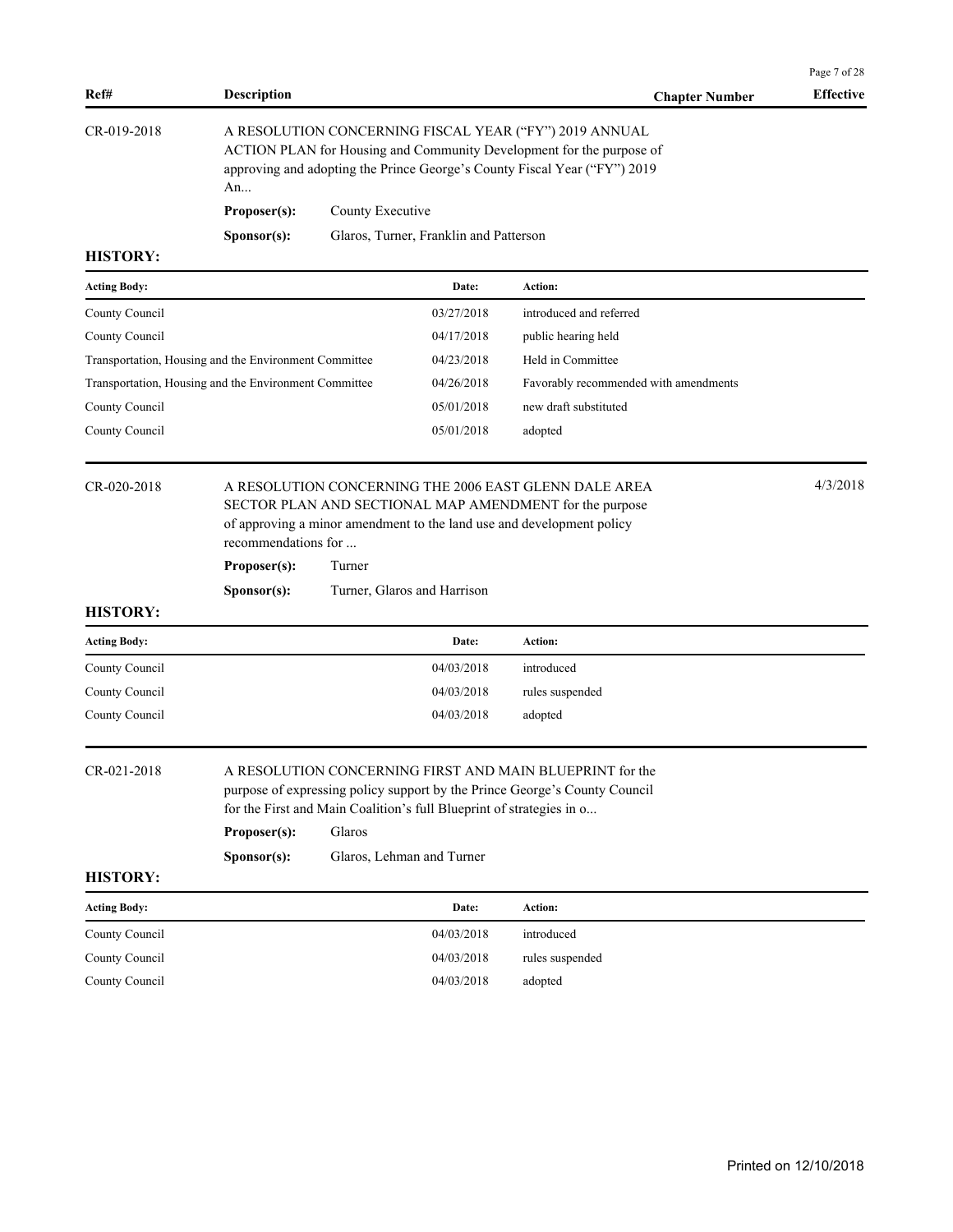|                     |                                                |                                                                                                                                                                                                               |                                       | Page 8 of 28     |
|---------------------|------------------------------------------------|---------------------------------------------------------------------------------------------------------------------------------------------------------------------------------------------------------------|---------------------------------------|------------------|
| Ref#                | <b>Description</b>                             |                                                                                                                                                                                                               | <b>Chapter Number</b>                 | <b>Effective</b> |
| CR-022-2018         | County's continui                              | A RESOLUTION HONORING THE LEGACY OF REVEREND DR.<br>MARTIN LUTHER KING JR.for the purpose of honoring the legacy of<br>Reverend Dr. Martin Luther King Jr. in the context of Prince George's                  |                                       |                  |
|                     | Proposer(s):                                   | Glaros, Franklin, Harrison, Turner, Patterson and Taveras                                                                                                                                                     |                                       |                  |
|                     | Sponsor(s):                                    | Glaros, Franklin, Harrison, Turner, Patterson and Taveras                                                                                                                                                     |                                       |                  |
| <b>HISTORY:</b>     |                                                |                                                                                                                                                                                                               |                                       |                  |
| <b>Acting Body:</b> |                                                | Date:                                                                                                                                                                                                         | <b>Action:</b>                        |                  |
| County Council      |                                                | 04/03/2018                                                                                                                                                                                                    | introduced                            |                  |
| County Council      |                                                | 04/03/2018                                                                                                                                                                                                    | rules suspended                       |                  |
| County Council      |                                                | 04/03/2018                                                                                                                                                                                                    | adopted                               |                  |
| CR-023-2018         |                                                | A RESOLUTION CONCERNING THE CREATION OF A FOOD TRUCK<br>HUB AT IVERSON MALL for the purpose of authorizing the creation of a<br>Food Truck Hub at Iverson Mall.                                               |                                       |                  |
|                     | Proposer(s):                                   | Toles                                                                                                                                                                                                         |                                       |                  |
|                     | Sponsor(s):                                    | Toles, Glaros, Harrison, Lehman, Davis, Turner and Taveras                                                                                                                                                    |                                       |                  |
| <b>HISTORY:</b>     |                                                |                                                                                                                                                                                                               |                                       |                  |
| <b>Acting Body:</b> |                                                | Date:                                                                                                                                                                                                         | Action:                               |                  |
| County Council      |                                                | 04/10/2018                                                                                                                                                                                                    | introduced and referred               |                  |
| County Council      |                                                | 05/01/2018                                                                                                                                                                                                    | public hearing held                   |                  |
|                     | Health, Education and Human Services Committee | 05/08/2018                                                                                                                                                                                                    | Favorably recommended with amendments |                  |
| County Council      |                                                | 05/15/2018                                                                                                                                                                                                    | new draft substituted                 |                  |
| County Council      |                                                | 05/15/2018                                                                                                                                                                                                    | adopted                               |                  |
| CR-024-2018         |                                                | A RESOLUTION CONCERNING THE BALTIMORE-WASHINGTON<br>PARKWAY for the purpose of declaring the Prince George's County Council's<br>opposition to the proposal to transfer the Baltimore-Washington Parkway from |                                       |                  |
|                     | Proposer(s):                                   | Glaros, Turner, Lehman and Harrison                                                                                                                                                                           |                                       |                  |
|                     | Sponsor(s):                                    | Glaros, Turner, Lehman, Harrison and Taveras                                                                                                                                                                  |                                       |                  |
| <b>HISTORY:</b>     |                                                |                                                                                                                                                                                                               |                                       |                  |
| <b>Acting Body:</b> |                                                | Date:                                                                                                                                                                                                         | Action:                               |                  |
| County Council      |                                                | 04/24/2018                                                                                                                                                                                                    | introduced                            |                  |
| County Council      |                                                | 04/24/2018                                                                                                                                                                                                    | rules suspended                       |                  |
|                     |                                                |                                                                                                                                                                                                               |                                       |                  |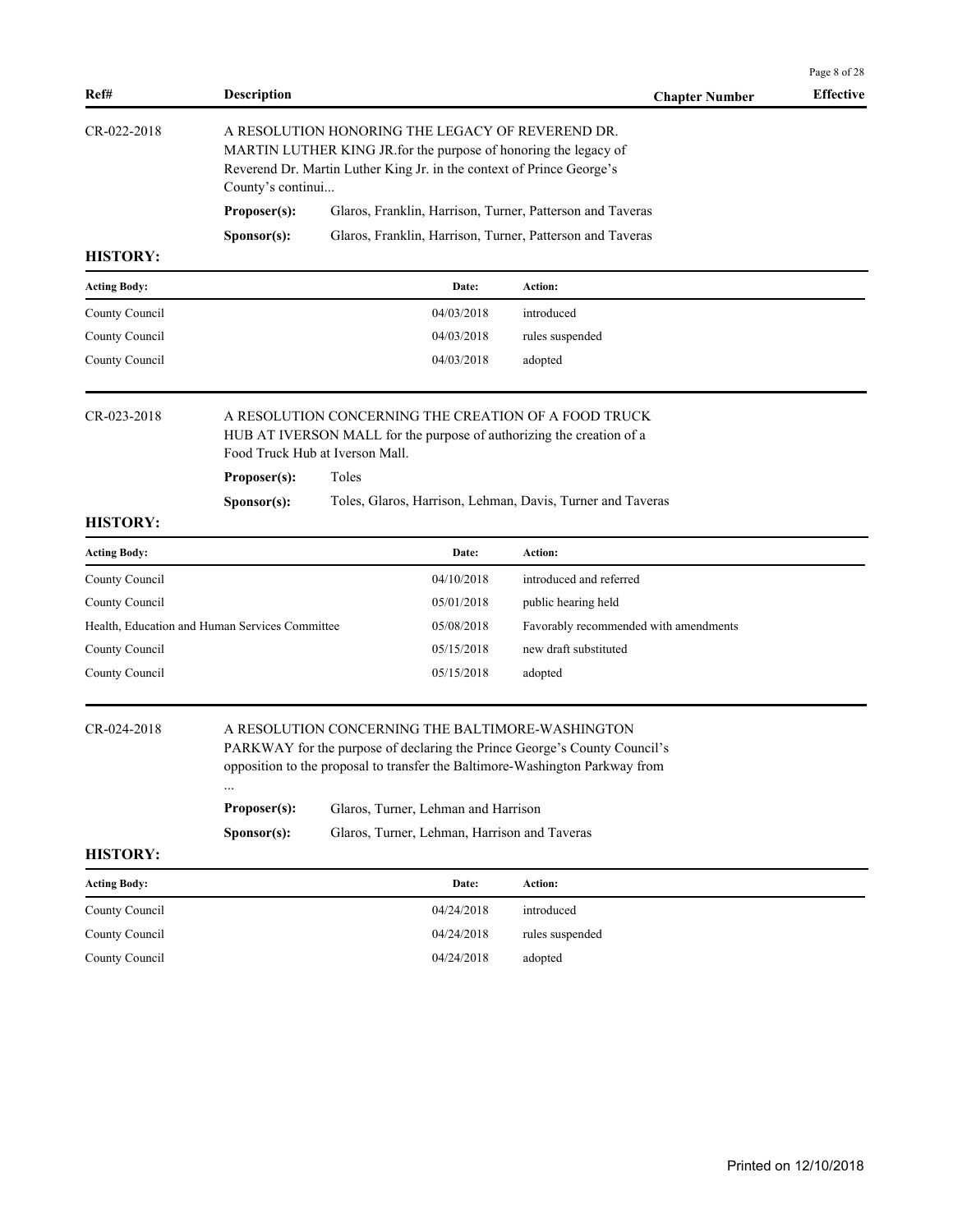|                                       |                             |                                                                                                                                                                                                                                     |                                                                       | Page 9 of 28     |
|---------------------------------------|-----------------------------|-------------------------------------------------------------------------------------------------------------------------------------------------------------------------------------------------------------------------------------|-----------------------------------------------------------------------|------------------|
| Ref#                                  | <b>Description</b>          |                                                                                                                                                                                                                                     | <b>Chapter Number</b>                                                 | <b>Effective</b> |
| CR-025-2018                           | Prince George's County.     | A RESOLUTION CONCERNING CONTRACT APPROVALS for the<br>purpose of approving a multi-year agreement for software and services for                                                                                                     |                                                                       |                  |
|                                       | Proposer(s):                | County Executive                                                                                                                                                                                                                    |                                                                       |                  |
|                                       | Sponsor(s):                 | Turner                                                                                                                                                                                                                              |                                                                       |                  |
| <b>HISTORY:</b>                       |                             |                                                                                                                                                                                                                                     |                                                                       |                  |
| <b>Acting Body:</b>                   |                             | Date:                                                                                                                                                                                                                               | Action:                                                               |                  |
| County Council                        |                             | 05/01/2018                                                                                                                                                                                                                          | introduced and referred                                               |                  |
| Sitting as the Committee of the Whole |                             | 05/08/2018                                                                                                                                                                                                                          | Favorably recommended                                                 |                  |
| County Council                        |                             | 05/15/2018                                                                                                                                                                                                                          | public hearing held                                                   |                  |
| County Council                        |                             | 05/15/2018                                                                                                                                                                                                                          | adopted                                                               |                  |
| CR-026-2018                           | Proposer(s):<br>Sponsor(s): | A RESOLUTION CONCERNING BIKE TO WORK DAY 2018 for the<br>purpose of expressing the County Council's support for declaring May 18,<br>2018 as Bike to Work Day in Prince George's County as part of National Bi<br>Glaros and Turner | Glaros, Turner, Lehman, Toles, Taveras, Davis, Patterson and Harrison |                  |
| <b>HISTORY:</b>                       |                             |                                                                                                                                                                                                                                     |                                                                       |                  |
| <b>Acting Body:</b>                   |                             | Date:                                                                                                                                                                                                                               | <b>Action:</b>                                                        |                  |
| County Council                        |                             | 05/01/2018                                                                                                                                                                                                                          | introduced                                                            |                  |
| County Council                        |                             | 05/01/2018                                                                                                                                                                                                                          | rules suspended                                                       |                  |
| County Council                        |                             | 05/01/2018                                                                                                                                                                                                                          | adopted                                                               |                  |
| CR-027-2018                           | VALOREM<br>Proposer(s):     | A RESOLUTION CONCERNING THE APPROVAL OF THE FISCAL<br>YEAR 2019 OPERATING AND CAPITAL BUDGETS OF THE<br>WASHINGTON SUBURBAN SANITARY COMMISSION AND THE<br>RECOMMENDATION OF WATER AND SEWER RATES AND AD<br>Glaros                 |                                                                       | 7/1/2018         |
|                                       | Sponsor(s):                 | Glaros, Davis, Franklin, Patterson, Taveras and Turner                                                                                                                                                                              |                                                                       |                  |
| <b>HISTORY:</b>                       |                             |                                                                                                                                                                                                                                     |                                                                       |                  |
| <b>Acting Body:</b>                   |                             | Date:                                                                                                                                                                                                                               | Action:                                                               |                  |
| County Council                        |                             | 05/24/2018                                                                                                                                                                                                                          | introduced                                                            |                  |
| County Council                        |                             | 05/24/2018                                                                                                                                                                                                                          | adopted                                                               |                  |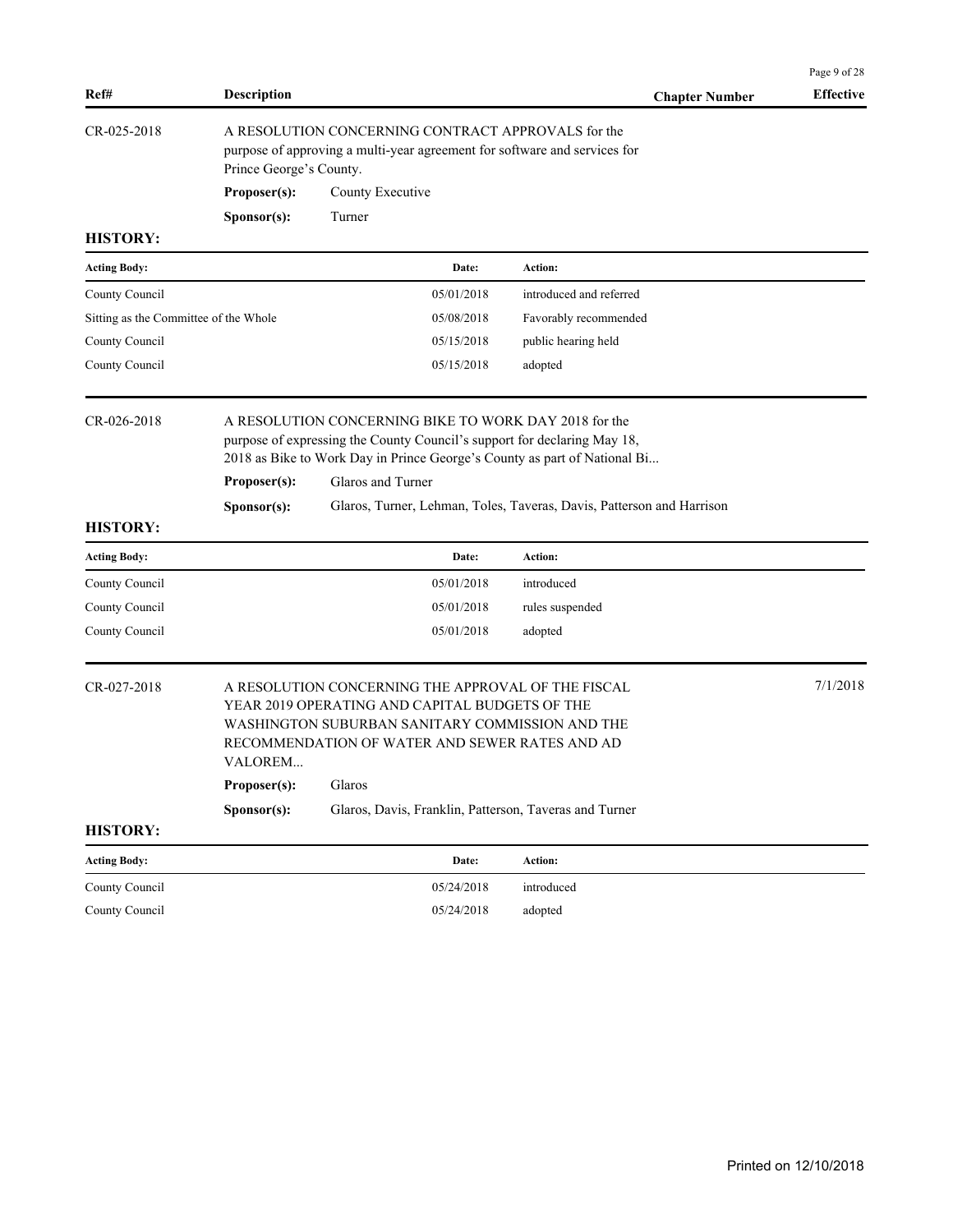|                     |                                      |                                                                                                                                                                                                                             |                                                                                 | Page 10 of 28    |
|---------------------|--------------------------------------|-----------------------------------------------------------------------------------------------------------------------------------------------------------------------------------------------------------------------------|---------------------------------------------------------------------------------|------------------|
| Ref#                | <b>Description</b>                   |                                                                                                                                                                                                                             | <b>Chapter Number</b>                                                           | <b>Effective</b> |
| CR-028-2018         | Proposer(s):                         | A RESOLUTION CONCERNING THE WASHINGTON SUBURBAN<br>SANITARY COMMISSION FISCAL YEARS 2019-2024 CAPITAL<br>IMPROVEMENTS PROGRAM AND FISCAL YEAR 2019 CAPITAL<br>BUDGET FOR PRINCE GEORGE'S COUNTY FOR WATER AND SEW<br>Glaros |                                                                                 | 7/1/2018         |
|                     | Sponsor(s):                          |                                                                                                                                                                                                                             | Glaros, Davis, Franklin, Harrison, Lehman, Patterson and Taveras                |                  |
| <b>HISTORY:</b>     |                                      |                                                                                                                                                                                                                             |                                                                                 |                  |
| <b>Acting Body:</b> |                                      | Date:                                                                                                                                                                                                                       | Action:                                                                         |                  |
| County Council      |                                      | 05/24/2018                                                                                                                                                                                                                  | introduced                                                                      |                  |
| County Council      |                                      | 05/24/2018                                                                                                                                                                                                                  | adopted                                                                         |                  |
| CR-029-2018         |                                      | A RESOLUTION CONCERNING THE APPROVAL OF THE FISCAL<br>YEAR 2019 WASHINGTON SUBURBAN TRANSIT COMMISSION<br>BUDGET AND TAX RATES for the purpose of approving the Washington<br>Suburban Transit Commission's admin           |                                                                                 | 7/1/2018         |
|                     | Proposer(s):                         | Glaros                                                                                                                                                                                                                      |                                                                                 |                  |
|                     | Sponsor(s):                          |                                                                                                                                                                                                                             | Glaros, Davis, Franklin, Harrison, Lehman, Taveras and Turner                   |                  |
| <b>HISTORY:</b>     |                                      |                                                                                                                                                                                                                             |                                                                                 |                  |
| <b>Acting Body:</b> |                                      | Date:                                                                                                                                                                                                                       | <b>Action:</b>                                                                  |                  |
| County Council      |                                      | 05/24/2018                                                                                                                                                                                                                  | introduced                                                                      |                  |
| County Council      |                                      | 05/24/2018                                                                                                                                                                                                                  | adopted                                                                         |                  |
| CR-030-2018         | Proposer(s):<br>S <b>p</b> onsor(s): | A RESOLUTION CONCERNING THE REVENUE AUTHORITY OF<br>PRINCE GEORGE'S COUNTY FISCAL YEAR 2019 OPERATING<br>BUDGET AND CAPITAL IMPROVEMENT PROGRAM for the purpose<br>of approving the Capital Improvement Program o<br>Glaros | Glaros, Davis, Franklin, Harrison, Lehman, Patterson, Taveras, Toles and Turner | 7/1/2018         |
| <b>HISTORY:</b>     |                                      |                                                                                                                                                                                                                             |                                                                                 |                  |
| <b>Acting Body:</b> |                                      | Date:                                                                                                                                                                                                                       | Action:                                                                         |                  |
| County Council      |                                      | 05/24/2018                                                                                                                                                                                                                  | introduced                                                                      |                  |
| County Council      |                                      | 05/24/2018                                                                                                                                                                                                                  | adopted                                                                         |                  |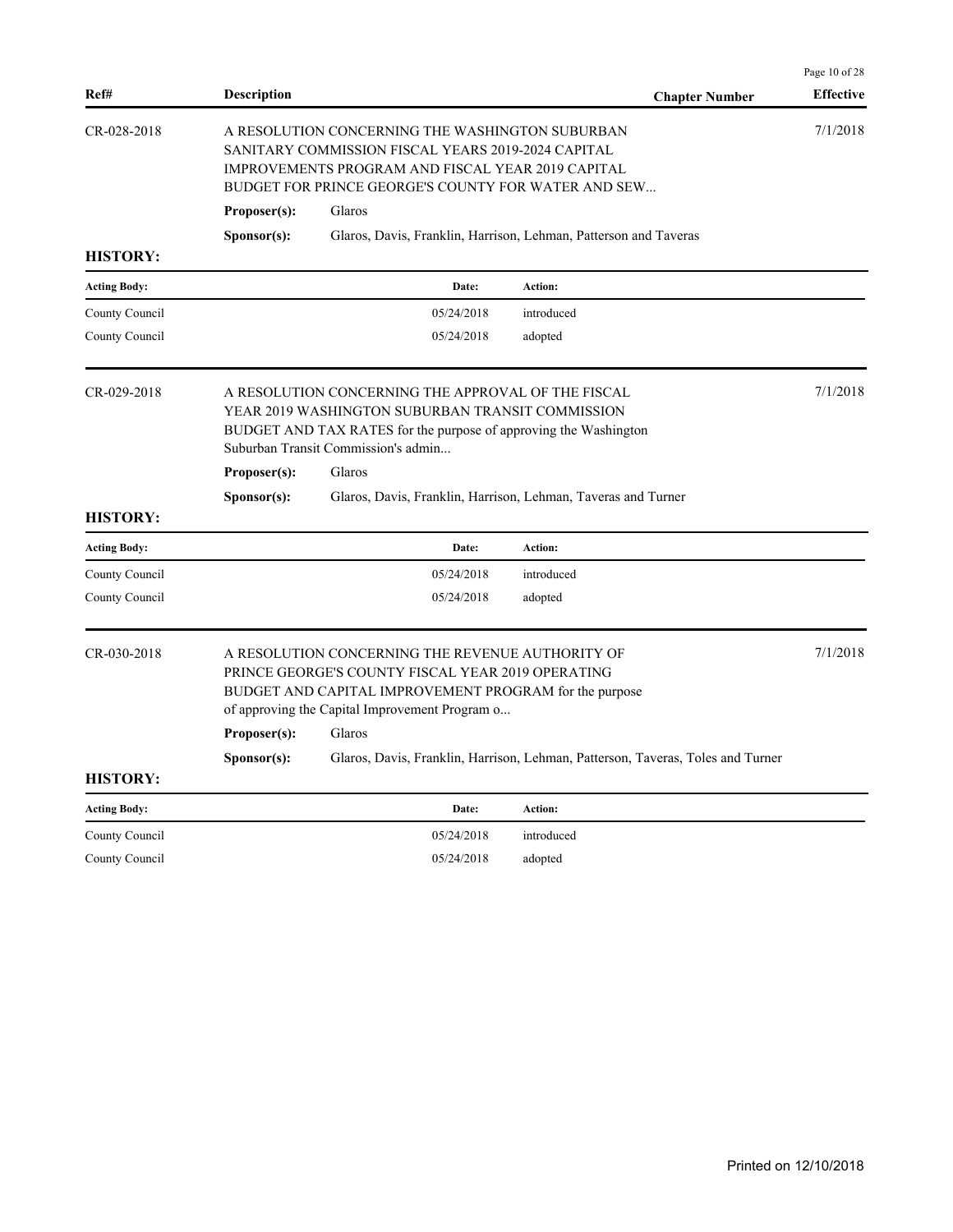| Ref#                | <b>Description</b>  |                                                                                                                                                                                                                   | <b>Chapter Number</b>                                                           | Page 11 of 28<br><b>Effective</b> |
|---------------------|---------------------|-------------------------------------------------------------------------------------------------------------------------------------------------------------------------------------------------------------------|---------------------------------------------------------------------------------|-----------------------------------|
| CR-031-2018         |                     | A RESOLUTION CONCERNING THE REDEVELOPMENT AUTHORITY<br>OF PRINCE GEORGE'S COUNTY FISCAL YEAR 2019 OPERATING<br>BUDGET AND CAPITAL IMPROVEMENT PROGRAM for the purpose<br>of approving the Capital Improvement Pro |                                                                                 | 7/1/2018                          |
|                     | Proposer(s):        | Glaros                                                                                                                                                                                                            |                                                                                 |                                   |
|                     | Sponsor(s):         |                                                                                                                                                                                                                   | Glaros, Davis, Franklin, Harrison, Lehman, Patterson, Taveras, Toles and Turner |                                   |
| <b>HISTORY:</b>     |                     |                                                                                                                                                                                                                   |                                                                                 |                                   |
| <b>Acting Body:</b> |                     | Date:                                                                                                                                                                                                             | Action:                                                                         |                                   |
| County Council      |                     | 05/24/2018                                                                                                                                                                                                        | introduced                                                                      |                                   |
| County Council      |                     | 05/24/2018                                                                                                                                                                                                        | adopted                                                                         |                                   |
| CR-032-2018         | augmenting water    | A RESOLUTION CONCERNING THE WASHINGTON SUBURBAN<br>SANITARY COMMISSION for the purpose of modifying the System<br>Development Charge (SDC) to help finance the capital costs of expanding and                     |                                                                                 | 7/1/2018                          |
|                     | Proposer(s):        | Glaros                                                                                                                                                                                                            |                                                                                 |                                   |
|                     | Sponsor(s):         |                                                                                                                                                                                                                   | Glaros, Davis, Franklin, Lehman, Patterson, Taveras and Turner                  |                                   |
| <b>HISTORY:</b>     |                     |                                                                                                                                                                                                                   |                                                                                 |                                   |
| <b>Acting Body:</b> |                     | Date:                                                                                                                                                                                                             | Action:                                                                         |                                   |
| County Council      |                     | 05/24/2018                                                                                                                                                                                                        | introduced                                                                      |                                   |
| County Council      |                     | 05/24/2018                                                                                                                                                                                                        | rules suspended                                                                 |                                   |
| County Council      |                     | 05/24/2018                                                                                                                                                                                                        | adopted                                                                         |                                   |
| CR-033-2018         | explore a Public Pr | A RESOLUTION CONCERNING A P3 ALTERNATIVE FINANCING<br>SCHOOL INFRASTRUCTURE WORK GROUP for the purpose of<br>supporting, encouraging and establishing a collaborative work group that will                        |                                                                                 |                                   |
|                     | Proposer(s):        |                                                                                                                                                                                                                   | Glaros, Turner, Davis, Franklin, Harrison, Lehman, Patterson, Taveras and Toles |                                   |
|                     | Sponsor(s):         |                                                                                                                                                                                                                   | Glaros, Turner, Davis, Franklin, Harrison, Lehman, Patterson, Taveras and Toles |                                   |
| <b>HISTORY:</b>     |                     |                                                                                                                                                                                                                   |                                                                                 |                                   |
| <b>Acting Body:</b> |                     | Date:                                                                                                                                                                                                             | Action:                                                                         |                                   |
| County Council      |                     | 05/24/2018                                                                                                                                                                                                        | introduced                                                                      |                                   |
| County Council      |                     | 05/24/2018                                                                                                                                                                                                        | rules suspended                                                                 |                                   |
| County Council      |                     | 05/24/2018                                                                                                                                                                                                        | adopted                                                                         |                                   |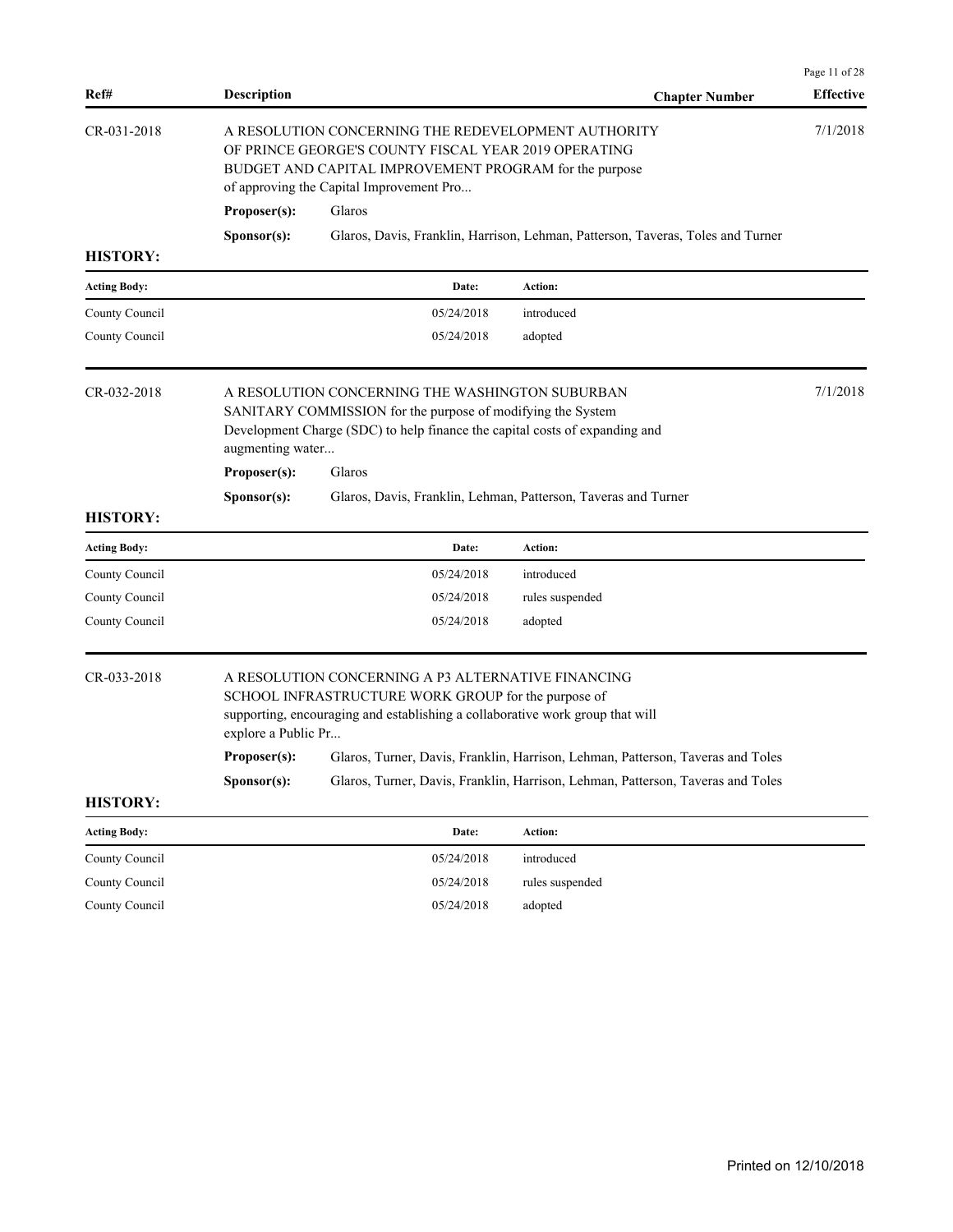| Ref#                | <b>Description</b>                                    |                  |                                                              | <b>Chapter Number</b>                                                                                                                                                                                      | Page 12 of 28<br><b>Effective</b> |
|---------------------|-------------------------------------------------------|------------------|--------------------------------------------------------------|------------------------------------------------------------------------------------------------------------------------------------------------------------------------------------------------------------|-----------------------------------|
| CR-034-2018         | Sew                                                   |                  |                                                              | A RESOLUTION CONCERNING THE 2008 WATER AND SEWER PLAN<br>(APRIL 2018 CYCLE OF AMENDMENTS) for the purpose of changing the<br>water and sewer category designations of properties within the 2008 Water and | 8/13/2018                         |
|                     | Proposer(s):                                          | County Executive |                                                              |                                                                                                                                                                                                            |                                   |
|                     | Sponsor(s):                                           |                  | Turner, Taveras and Davis                                    |                                                                                                                                                                                                            |                                   |
| <b>HISTORY:</b>     |                                                       |                  |                                                              |                                                                                                                                                                                                            |                                   |
| <b>Acting Body:</b> |                                                       |                  | Date:                                                        | <b>Action:</b>                                                                                                                                                                                             |                                   |
| County Council      |                                                       |                  | 06/05/2018                                                   | introduced and referred                                                                                                                                                                                    |                                   |
| County Council      |                                                       |                  | 07/10/2018                                                   | public hearing held                                                                                                                                                                                        |                                   |
|                     | Transportation, Housing and the Environment Committee |                  | 07/12/2018                                                   | Favorably recommended with amendments                                                                                                                                                                      |                                   |
| County Council      |                                                       |                  | 07/24/2018                                                   | new draft substituted                                                                                                                                                                                      |                                   |
| County Council      |                                                       |                  | 07/24/2018                                                   | adopted                                                                                                                                                                                                    |                                   |
| <b>HISTORY:</b>     | Proposer(s):<br>S <b>p</b> onsor(s):                  | Davis            | COUNT COMMITTEE for the purpose of expressing support of the | establishment of a Prince George's County Complete Count Committee.<br>Davis, Lehman, Harrison, Glaros, Turner, Taveras and Patterson                                                                      |                                   |
| <b>Acting Body:</b> |                                                       |                  | Date:                                                        | Action:                                                                                                                                                                                                    |                                   |
| County Council      |                                                       |                  | 06/05/2018                                                   | introduced and referred                                                                                                                                                                                    |                                   |
|                     | Health, Education and Human Services Committee        |                  | 09/05/2018                                                   | Favorably recommended                                                                                                                                                                                      |                                   |
| County Council      |                                                       |                  | 09/18/2018                                                   | adopted                                                                                                                                                                                                    |                                   |
| CR-036-2018         |                                                       |                  | Prince George's County equipment and vehicles.               | A RESOLUTION CONCERNING CONTRACT APPROVALS for the<br>purpose of approving a multi-year Financing Agreement to fund essential                                                                              |                                   |
|                     | Proposer(s):                                          | County Executive |                                                              |                                                                                                                                                                                                            |                                   |
|                     | Sponsor(s):                                           | Glaros           |                                                              |                                                                                                                                                                                                            |                                   |
| <b>HISTORY:</b>     |                                                       |                  |                                                              |                                                                                                                                                                                                            |                                   |
| <b>Acting Body:</b> |                                                       |                  | Date:                                                        | Action:                                                                                                                                                                                                    |                                   |
|                     |                                                       |                  |                                                              |                                                                                                                                                                                                            |                                   |

| County Council                                | 06/05/2018 | introduced and referred |
|-----------------------------------------------|------------|-------------------------|
| Public Safety and Fiscal Management Committee | 06/07/2018 | Favorably recommended   |
| County Council                                | 07/02/2018 | public hearing held     |
| County Council                                | 07/02/2018 | adopted                 |
|                                               |            |                         |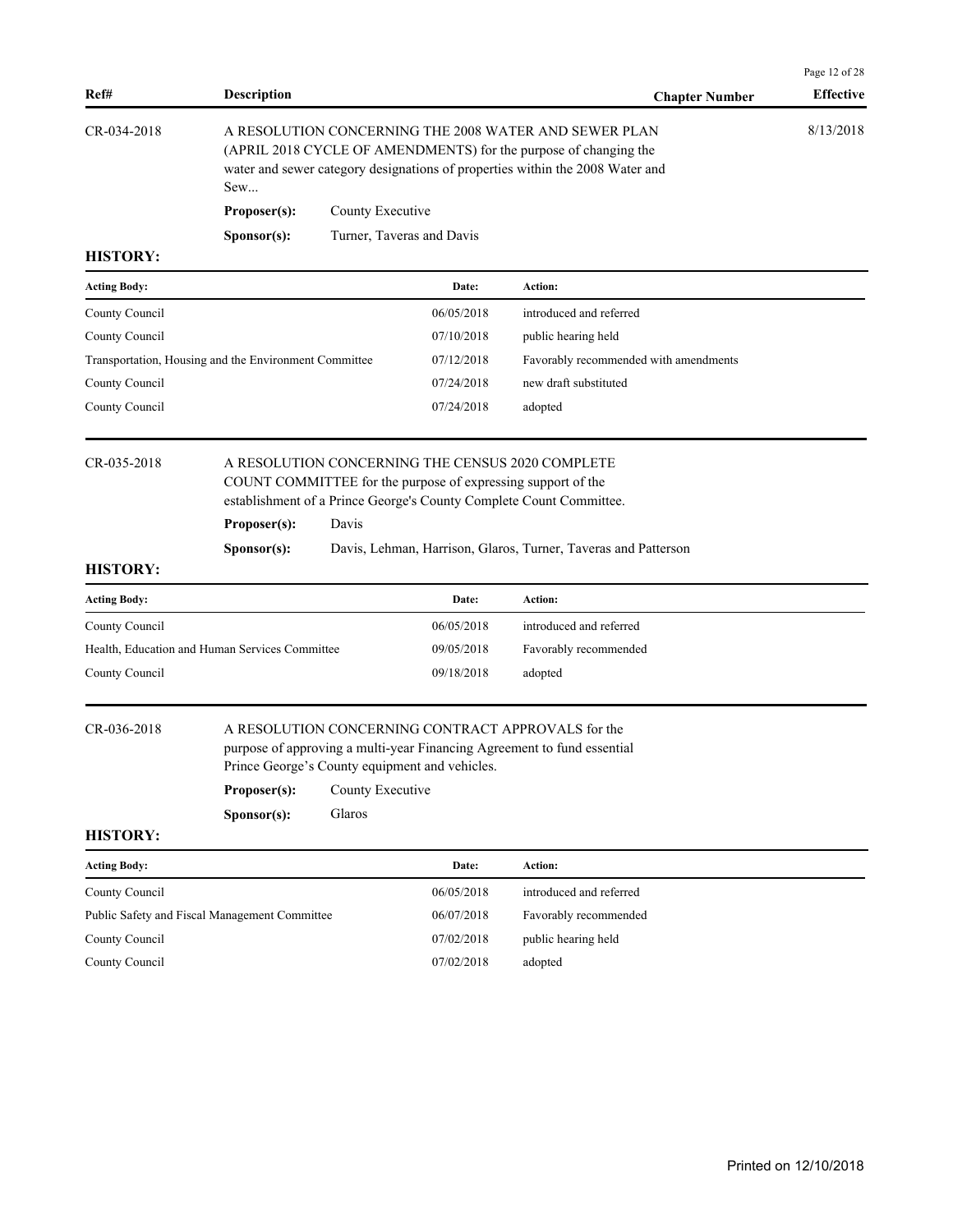| Ref#                           | <b>Description</b>                            |                                                                                                                                                                                                | <b>Chapter Number</b>                                                 | Page 13 of 28<br><b>Effective</b> |  |
|--------------------------------|-----------------------------------------------|------------------------------------------------------------------------------------------------------------------------------------------------------------------------------------------------|-----------------------------------------------------------------------|-----------------------------------|--|
| CR-037-2018                    |                                               | A RESOLUTION CONCERNING PUBLIC SAFETY SURCHARGE for the<br>purpose of adjusting the public safety surcharge for Fiscal Year 2019, beginning<br>July 1, 2018, as required by State law.         |                                                                       |                                   |  |
|                                | Proposer(s):                                  | County Executive                                                                                                                                                                               |                                                                       |                                   |  |
|                                | Sponsor(s):                                   | Lehman, Davis, Turner and Taveras                                                                                                                                                              |                                                                       |                                   |  |
| <b>HISTORY:</b>                |                                               |                                                                                                                                                                                                |                                                                       |                                   |  |
| <b>Acting Body:</b>            |                                               | Date:                                                                                                                                                                                          | Action:                                                               |                                   |  |
| County Council                 |                                               | 06/05/2018                                                                                                                                                                                     | introduced and referred                                               |                                   |  |
|                                | Public Safety and Fiscal Management Committee | 06/07/2018                                                                                                                                                                                     | Favorably recommended                                                 |                                   |  |
| County Council                 |                                               | 06/19/2018                                                                                                                                                                                     | adopted                                                               |                                   |  |
| CR-038-2018                    |                                               | A RESOLUTION CONCERNING SCHOOL FACILITIES SURCHARGE for<br>the purpose of adjusting the school facilities surcharge for Fiscal Year 2019,<br>beginning July 1, 2018, as required by State law. |                                                                       | 7/1/2018                          |  |
|                                | Proposer(s):                                  | County Executive                                                                                                                                                                               |                                                                       |                                   |  |
|                                | Sponsor(s):                                   | Lehman, Davis, Turner and Taveras                                                                                                                                                              |                                                                       |                                   |  |
| <b>HISTORY:</b>                |                                               |                                                                                                                                                                                                |                                                                       |                                   |  |
| <b>Acting Body:</b>            |                                               | Date:                                                                                                                                                                                          | Action:                                                               |                                   |  |
| County Council                 |                                               | 06/05/2018                                                                                                                                                                                     | introduced and referred                                               |                                   |  |
|                                | Public Safety and Fiscal Management Committee | 06/07/2018                                                                                                                                                                                     | Favorably recommended                                                 |                                   |  |
| County Council                 |                                               | 06/19/2018                                                                                                                                                                                     | adopted                                                               |                                   |  |
| CR-039-2018<br><b>HISTORY:</b> | Proposer(s):<br>Sponsor(s):                   | A RESOLUTION CONCERNING THE JUNETEENTH NATIONAL<br>FREEDOM DAY OBSERVANCE for the purpose of expressing support for<br>the celebration of Juneteenth National Freedom Day.<br>Davis            | Davis, Toles, Harrison, Lehman, Glaros, Turner, Taveras and Patterson |                                   |  |
| <b>Acting Body:</b>            |                                               | Date:                                                                                                                                                                                          | Action:                                                               |                                   |  |
| County Council                 |                                               | 06/05/2018                                                                                                                                                                                     | introduced                                                            |                                   |  |
| County Council                 |                                               | 06/05/2018                                                                                                                                                                                     | rules suspended                                                       |                                   |  |
| County Council                 |                                               | 06/05/2018                                                                                                                                                                                     | adopted                                                               |                                   |  |
|                                |                                               |                                                                                                                                                                                                |                                                                       |                                   |  |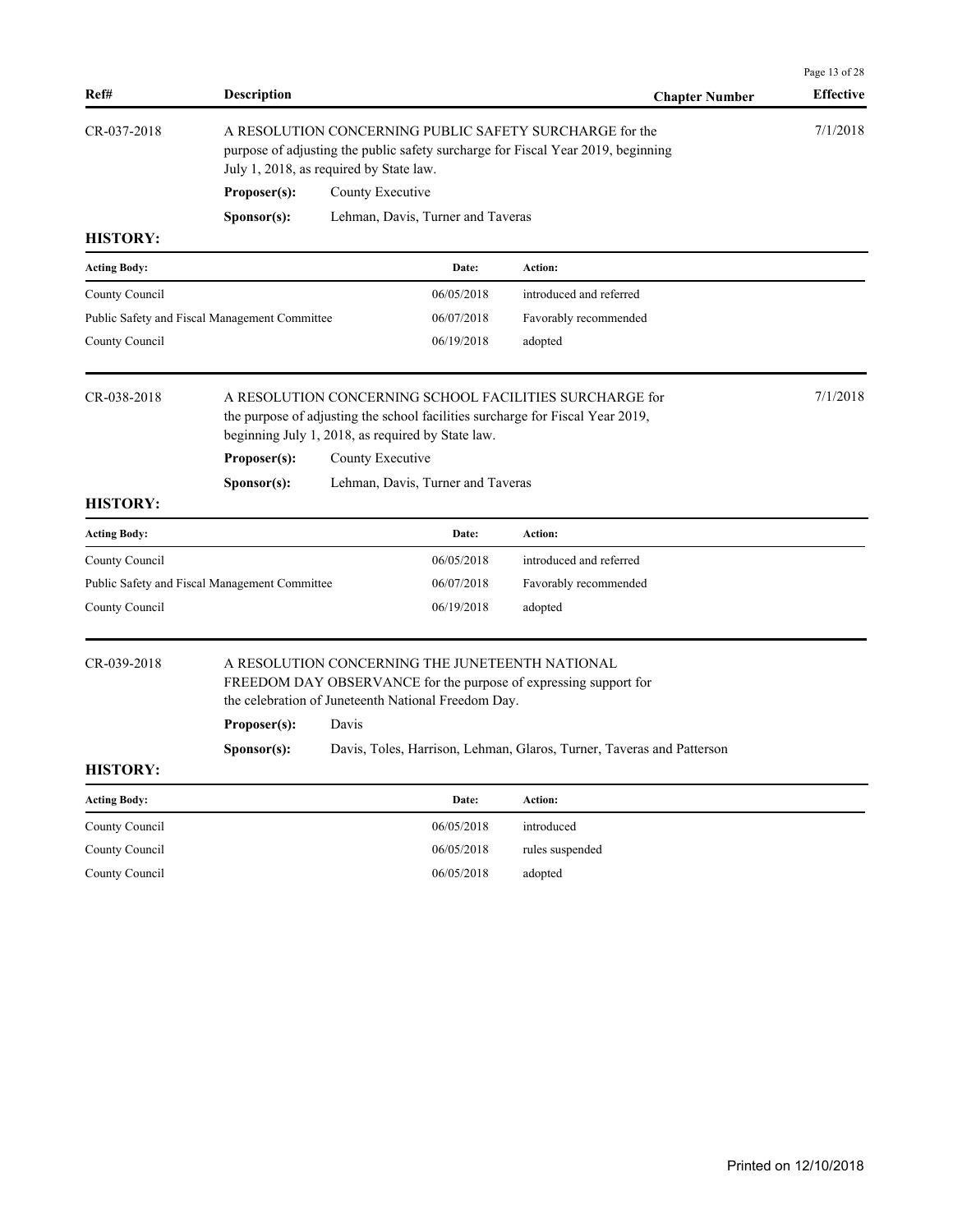| Ref#                                  | <b>Description</b>                                               |                                                                                                                                                                                                             | <b>Chapter Number</b>                                                    | Page 14 of 28<br><b>Effective</b> |
|---------------------------------------|------------------------------------------------------------------|-------------------------------------------------------------------------------------------------------------------------------------------------------------------------------------------------------------|--------------------------------------------------------------------------|-----------------------------------|
| CR-040-2018                           | of Central Service                                               | A RESOLUTION CONCERNING SUPPLEMENTARY APPROPRIATION<br>OF FEDERAL, STATE AND OTHER FUNDS for the purpose of<br>appropriating funding from grants in the amount of \$17,638,862 to the Office                |                                                                          | 6/19/2018                         |
|                                       | Proposer(s):                                                     | County Executive                                                                                                                                                                                            |                                                                          |                                   |
| <b>HISTORY:</b>                       | Sponsor(s):                                                      |                                                                                                                                                                                                             | Glaros, Lehman, Davis, Harrison, Turner, Taveras, Franklin and Patterson |                                   |
| <b>Acting Body:</b>                   |                                                                  | Date:                                                                                                                                                                                                       | <b>Action:</b>                                                           |                                   |
| Sitting as the Committee of the Whole |                                                                  | 06/19/2018                                                                                                                                                                                                  | amended $(1)$                                                            |                                   |
| Sitting as the Committee of the Whole |                                                                  | 06/19/2018                                                                                                                                                                                                  | Favorably recommended with amendments                                    |                                   |
| County Council                        |                                                                  | 06/19/2018                                                                                                                                                                                                  | introduced and referred                                                  |                                   |
| County Council                        |                                                                  | 06/19/2018                                                                                                                                                                                                  | new draft substituted                                                    |                                   |
| County Council                        |                                                                  | 06/19/2018                                                                                                                                                                                                  | adopted                                                                  |                                   |
| <b>HISTORY:</b>                       | Commission budget for th<br>Proposer(s):<br>S <b>p</b> onsor(s): | approved Fiscal 2019 Maryland-National Capital Park and Planning<br>M-NCPPC<br>Glaros                                                                                                                       |                                                                          |                                   |
| <b>Acting Body:</b>                   |                                                                  | Date:                                                                                                                                                                                                       | <b>Action:</b>                                                           |                                   |
| County Council                        |                                                                  |                                                                                                                                                                                                             |                                                                          |                                   |
| County Council                        |                                                                  | 06/19/2018                                                                                                                                                                                                  | introduced                                                               |                                   |
|                                       |                                                                  | 07/17/2018                                                                                                                                                                                                  | public hearing held                                                      |                                   |
| County Council                        |                                                                  | 07/17/2018                                                                                                                                                                                                  | adopted                                                                  |                                   |
| CR-042-2018                           | Proposer(s):                                                     | A RESOLUTION CONCERNING TAX CREDIT REFORM COMMISSION<br>for the purpose of extending the reporting date for the Tax Credit Reform<br>Commission to make recommendations and submit a final report.<br>Davis |                                                                          |                                   |
|                                       | Sponsor(s):                                                      |                                                                                                                                                                                                             | Davis, Harrison, Lehman, Glaros, Turner, Taveras, Franklin and Patterson |                                   |
| <b>HISTORY:</b>                       |                                                                  |                                                                                                                                                                                                             |                                                                          |                                   |
| <b>Acting Body:</b>                   |                                                                  | Date:                                                                                                                                                                                                       | Action:                                                                  |                                   |
| County Council                        |                                                                  | 06/19/2018                                                                                                                                                                                                  | introduced                                                               |                                   |
| County Council                        |                                                                  | 06/19/2018                                                                                                                                                                                                  | rules suspended                                                          |                                   |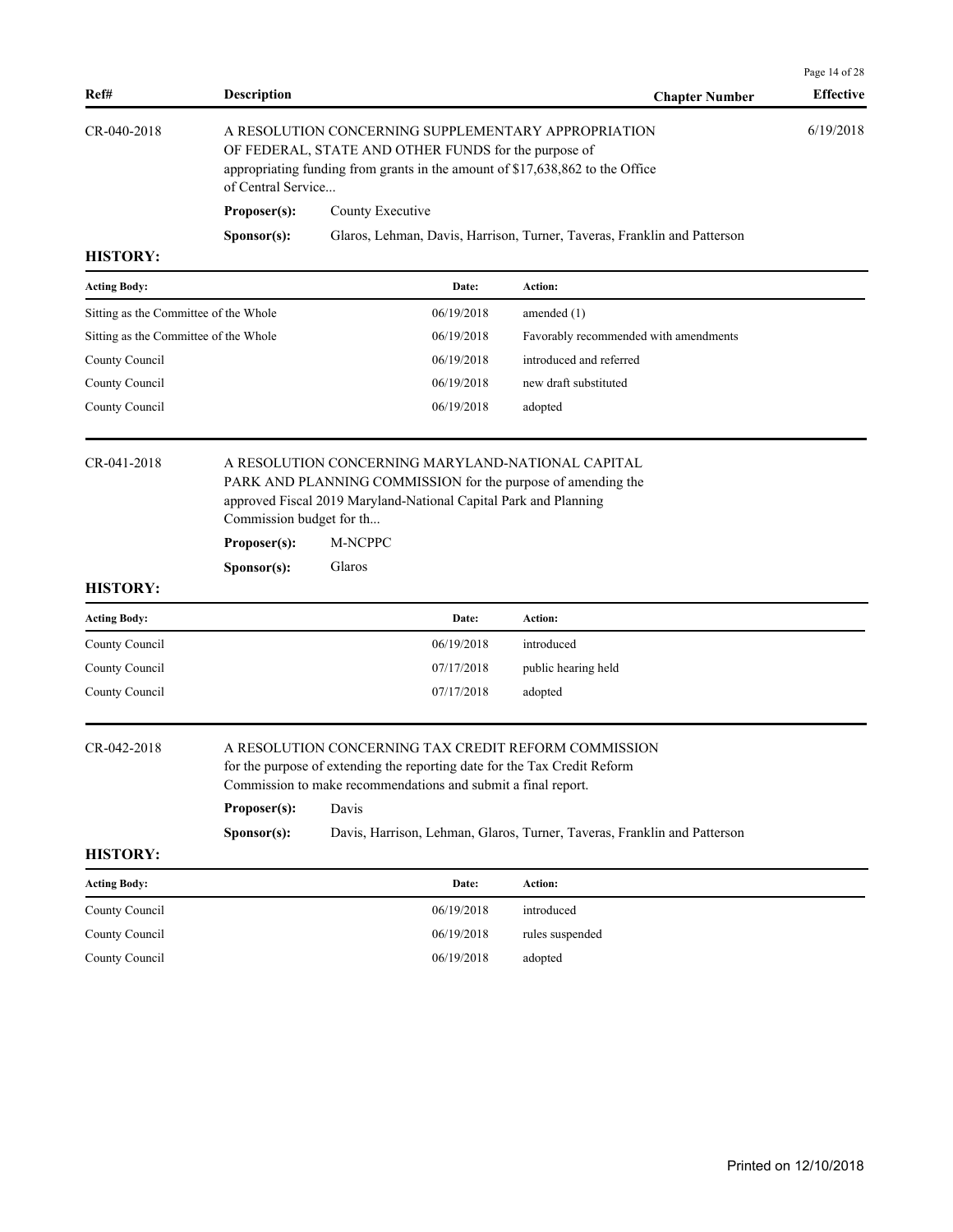| Ref#                                  | <b>Description</b>        |                                                                                                                                                                                                                | <b>Chapter Number</b>   | Page 15 of 28<br><b>Effective</b> |
|---------------------------------------|---------------------------|----------------------------------------------------------------------------------------------------------------------------------------------------------------------------------------------------------------|-------------------------|-----------------------------------|
| CR-043-2018                           |                           | A RESOLUTION CONCERNING THE TAX RATES FOR FISCAL YEAR<br>2019 for the purpose of imposing and levying the tax rates and causing to be<br>raised the amount of taxes required by the adopted budget so as to ba |                         |                                   |
|                                       | Proposer(s):              | Glaros                                                                                                                                                                                                         |                         |                                   |
|                                       | Sponsor(s):               | Glaros, Lehman, Davis, Turner and Taveras                                                                                                                                                                      |                         |                                   |
| <b>HISTORY:</b>                       |                           |                                                                                                                                                                                                                |                         |                                   |
| <b>Acting Body:</b>                   |                           | Date:                                                                                                                                                                                                          | <b>Action:</b>          |                                   |
| County Council                        |                           | 06/19/2018                                                                                                                                                                                                     | introduced              |                                   |
| County Council                        |                           | 06/19/2018                                                                                                                                                                                                     | rules suspended         |                                   |
| County Council                        |                           | 06/19/2018                                                                                                                                                                                                     | adopted                 |                                   |
| CR-044-2018                           | Council.                  | A RESOLUTION CONCERNING COUNTY COUNCIL RULES OF<br>PROCEDURE for the purpose of amending Rules of Procedure for the County                                                                                     |                         |                                   |
|                                       | Proposer(s):              | Glaros and Turner                                                                                                                                                                                              |                         |                                   |
|                                       | Sponsor(s):               | Glaros, Turner, Davis, Franklin and Taveras                                                                                                                                                                    |                         |                                   |
| <b>HISTORY:</b>                       |                           |                                                                                                                                                                                                                |                         |                                   |
| <b>Acting Body:</b>                   |                           | Date:                                                                                                                                                                                                          | <b>Action:</b>          |                                   |
| County Council                        |                           | 07/02/2018                                                                                                                                                                                                     | introduced and referred |                                   |
| Sitting as the Committee of the Whole |                           | 07/10/2018                                                                                                                                                                                                     | Favorably recommended   |                                   |
| County Council                        |                           | 07/24/2018                                                                                                                                                                                                     | adopted                 |                                   |
| CR-045-2018                           | time for the Task Force t | A RESOLUTION CONCERNING THE EXTENSION OF TIME FOR THE<br>TASK FORCE TO STUDY ELECTRIC PUBLIC UTILITY LOCATION<br>PRACTICES AND PROCEDURES for the purpose of extending the reporting                           |                         |                                   |
|                                       | Proposer(s):              | Patterson                                                                                                                                                                                                      |                         |                                   |
|                                       | Sponsor(s):               | Patterson and Toles                                                                                                                                                                                            |                         |                                   |
| <b>HISTORY:</b>                       |                           |                                                                                                                                                                                                                |                         |                                   |
| <b>Acting Body:</b>                   |                           | Date:                                                                                                                                                                                                          | Action:                 |                                   |
| County Council                        |                           | 07/02/2018                                                                                                                                                                                                     | introduced              |                                   |
| County Council                        |                           | 07/02/2018                                                                                                                                                                                                     | rules suspended         |                                   |
| County Council                        |                           | 07/02/2018                                                                                                                                                                                                     | adopted                 |                                   |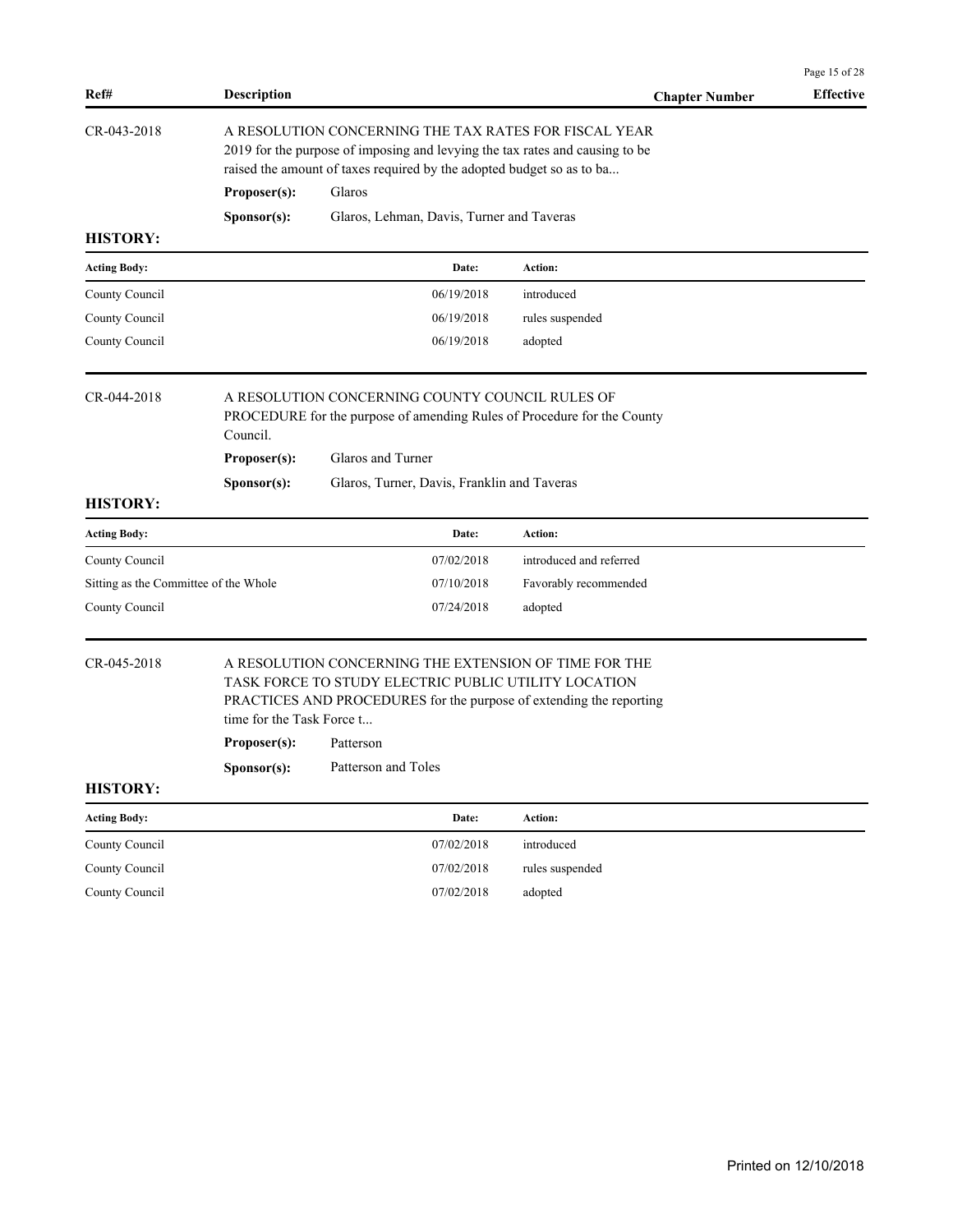| Ref#                                  | <b>Description</b>          |                                                                                                                                                                                                                                                                                                       | <b>Chapter Number</b>   | Page 16 of 28<br><b>Effective</b> |
|---------------------------------------|-----------------------------|-------------------------------------------------------------------------------------------------------------------------------------------------------------------------------------------------------------------------------------------------------------------------------------------------------|-------------------------|-----------------------------------|
| CR-046-2018                           | the Zoning Ordinance.       | A RESOLUTION CONCERNING M-X-T ZONE for the purpose of<br>extending the time for abrogation of certain provisions of Section 27-547(b) of                                                                                                                                                              |                         |                                   |
|                                       | Proposer(s):                | Davis                                                                                                                                                                                                                                                                                                 |                         |                                   |
|                                       | Sponsor(s):                 | Davis and Turner                                                                                                                                                                                                                                                                                      |                         |                                   |
| <b>HISTORY:</b>                       |                             |                                                                                                                                                                                                                                                                                                       |                         |                                   |
| Acting Body:                          |                             | Date:                                                                                                                                                                                                                                                                                                 | Action:                 |                                   |
| County Council                        |                             | 07/02/2018                                                                                                                                                                                                                                                                                            | introduced              |                                   |
| County Council                        |                             | 07/02/2018                                                                                                                                                                                                                                                                                            | rules suspended         |                                   |
| County Council                        |                             | 07/02/2018                                                                                                                                                                                                                                                                                            | adopted                 |                                   |
| CR-047-2018                           | Proposer(s):                | A RESOLUTION CONCERNING PROCUREMENT ADVISORY GROUP<br>for the purpose of establishing the Procurement Advisory Group to work with<br>the County to help the County meet and/or exceed the goals outlined in CB<br>Glaros, Turner and Franklin                                                         |                         |                                   |
|                                       | Sponsor(s):                 | Glaros, Turner, Franklin and Davis                                                                                                                                                                                                                                                                    |                         |                                   |
| <b>HISTORY:</b>                       |                             |                                                                                                                                                                                                                                                                                                       |                         |                                   |
| Acting Body:                          |                             | Date:                                                                                                                                                                                                                                                                                                 | Action:                 |                                   |
| County Council                        |                             | 07/02/2018                                                                                                                                                                                                                                                                                            | introduced              |                                   |
| County Council                        |                             | 07/02/2018                                                                                                                                                                                                                                                                                            | rules suspended         |                                   |
| County Council                        |                             | 07/02/2018                                                                                                                                                                                                                                                                                            | adopted                 |                                   |
| CR-048-2018                           | Proposer(s):<br>Sponsor(s): | A RESOLUTION CONCERNING TAX INCREMENT FINANCING<br>RELATED TO KINGDOM SQUARE DEVELOPMENT DISTRICT AND<br>KINGDOM SQUARE SPECIAL TAXING DISTRICT for the purpose of<br>approving a TIF proposal and certifications<br>County Executive<br>Glaros, Harrison, Toles, Davis, Turner, Taveras and Franklin |                         |                                   |
| <b>HISTORY:</b>                       |                             |                                                                                                                                                                                                                                                                                                       |                         |                                   |
| <b>Acting Body:</b>                   |                             | Date:                                                                                                                                                                                                                                                                                                 | Action:                 |                                   |
| Sitting as the Committee of the Whole |                             | 07/24/2018                                                                                                                                                                                                                                                                                            | Favorably recommended   |                                   |
| County Council                        |                             | 07/24/2018                                                                                                                                                                                                                                                                                            | introduced and referred |                                   |
| County Council                        |                             | 07/24/2018                                                                                                                                                                                                                                                                                            | adopted                 |                                   |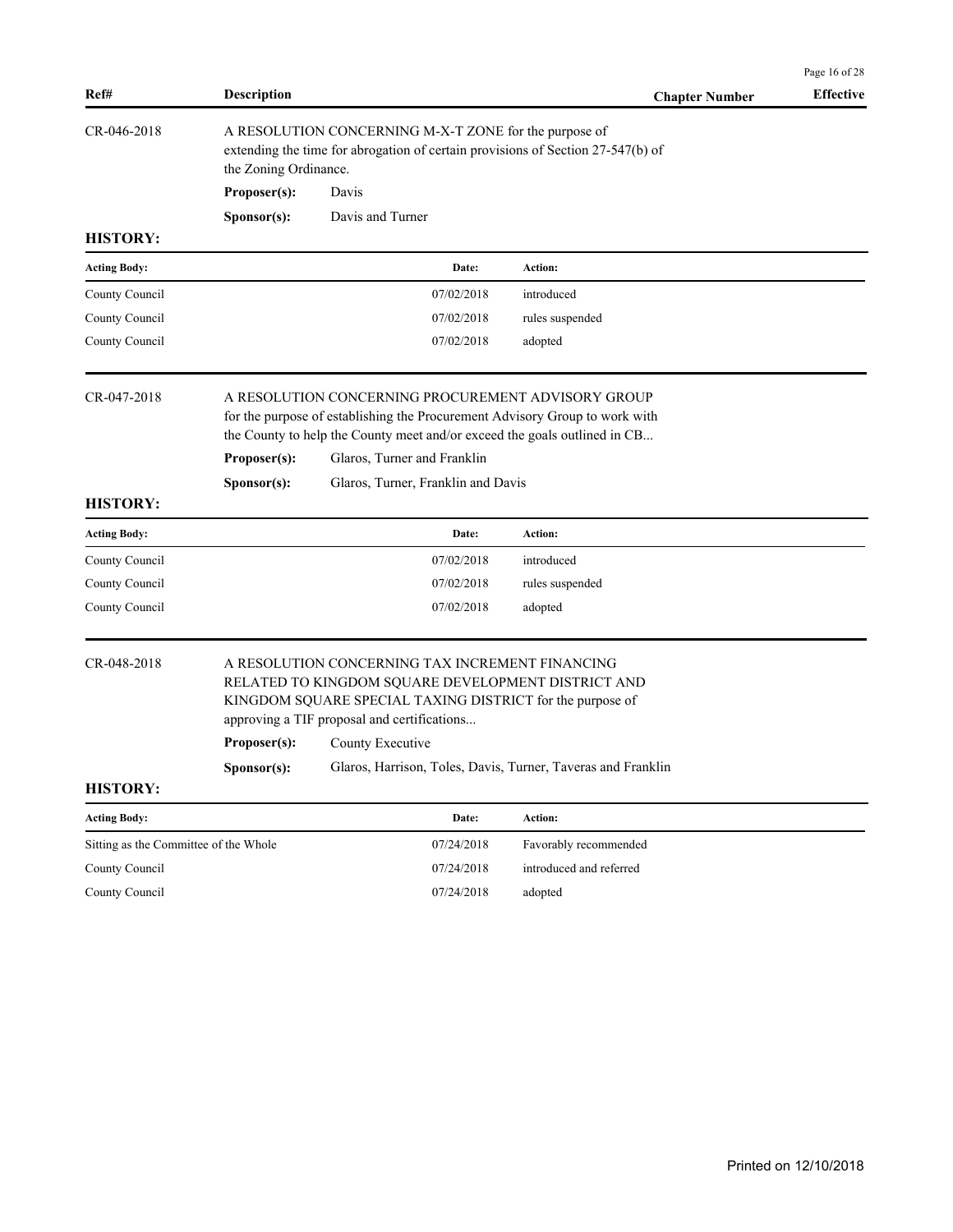| Ref#                | <b>Description</b>                                                                                                                                                                                             |                            | <b>Chapter Number</b>   | <b>Effective</b> |  |  |
|---------------------|----------------------------------------------------------------------------------------------------------------------------------------------------------------------------------------------------------------|----------------------------|-------------------------|------------------|--|--|
| CR-049-2018         | A RESOLUTION CONCERNING COUNTY REAL PROPERTY for the<br>purpose of declaring certain parcels of County-owned real property as surplus,<br>and approving the County Executive's plan for disposal of such parce |                            |                         |                  |  |  |
|                     | Proposer(s):                                                                                                                                                                                                   | County Executive           |                         |                  |  |  |
|                     | S <b>p</b> onsor(s):                                                                                                                                                                                           | Glaros, Turner and Taveras |                         |                  |  |  |
| <b>HISTORY:</b>     |                                                                                                                                                                                                                |                            |                         |                  |  |  |
| <b>Acting Body:</b> |                                                                                                                                                                                                                | Date:                      | Action:                 |                  |  |  |
| $Countu$ Council    |                                                                                                                                                                                                                | 07/24/2018                 | introduced and referred |                  |  |  |

| County Council                                | 07/24/2018 | introduced and referred               |
|-----------------------------------------------|------------|---------------------------------------|
| Public Safety and Fiscal Management Committee | 09/13/2018 | Favorably recommended with amendments |
| County Council                                | 10/09/2018 | public hearing held                   |
| County Council                                | 10/09/2018 | new draft substituted                 |
| County Council                                | 10/09/2018 | adopted                               |

| CR-050-2018 | A RESOLUTION CONCERNING COUNTY POET LAUREATE                             |
|-------------|--------------------------------------------------------------------------|
|             | PROGRAM for the purpose of supporting the establishment of a County Poet |
|             | Laureate Program under the auspices of the Prince George's Arts and      |

Humanities Cou...

**Proposer(s):** Patterson and Toles

**Sponsor(s):** Patterson, Toles, Davis, Franklin, Glaros, Harrison, Taveras and Turner

## **HISTORY:**

| <b>Acting Body:</b>                            | Date:      | Action:                               |
|------------------------------------------------|------------|---------------------------------------|
| County Council                                 | 07/24/2018 | introduced and referred               |
| Health, Education and Human Services Committee | 09/05/2018 | Favorably recommended with amendments |
| County Council                                 | 09/18/2018 | new draft substituted                 |
| County Council                                 | 09/18/2018 | adopted                               |

## CR-051-2018 A RESOLUTION CONCERNING THE LISTING OF LOCAL QUESTIONS

ON THE 2018 BALLOT for the purpose of designating the order and form in which local questions shall be placed on the 2018 ballot and matters rela...

|                     | Proposer(s):<br>S <b>p</b> onsor(s): | Glaros and Turner<br>Glaros, Turner, Davis, Franklin and Taveras |                 |  |
|---------------------|--------------------------------------|------------------------------------------------------------------|-----------------|--|
| <b>HISTORY:</b>     |                                      |                                                                  |                 |  |
| <b>Acting Body:</b> |                                      | Date:                                                            | <b>Action:</b>  |  |
| County Council      |                                      | 07/24/2018                                                       | introduced      |  |
| County Council      |                                      | 07/24/2018                                                       | rules suspended |  |
| County Council      |                                      | 07/24/2018                                                       | adopted         |  |

Page 17 of 28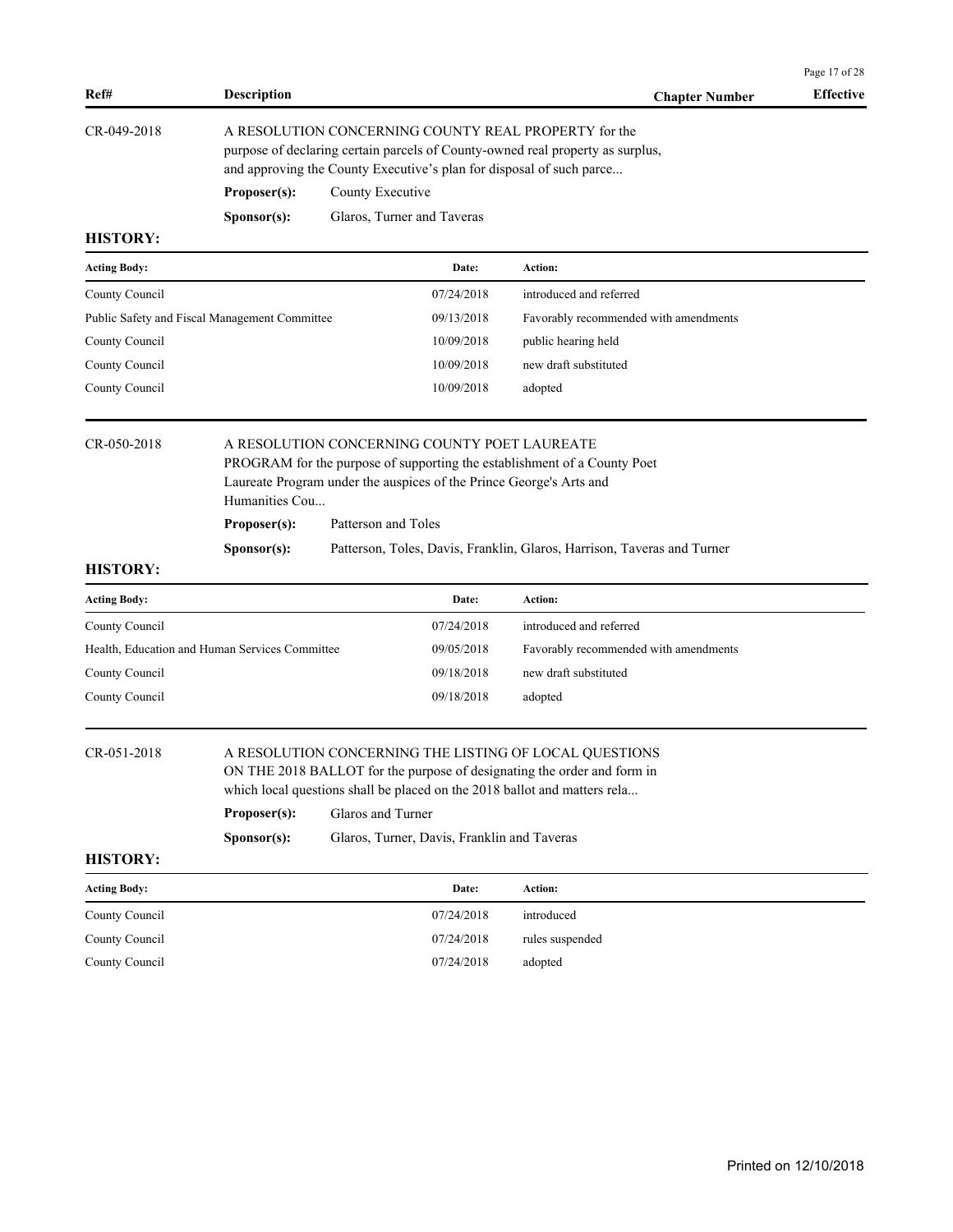| <b>Description</b><br>Ref#<br>CR-052-2018<br>A RESOLUTION CONCERNING COMPENSATION AND BENEFITS,<br>INTERNATIONAL ASSOCIATION OF FIRE FIGHTERS, AFL-CIO,<br>LOCAL 1619 (FIRE FIGHTERS, PARAMEDICS, AND FIRE<br>FIGHTER/MEDICS) SALARY SCHEDULE Y, SCHEDULE OF<br>Proposer(s):<br>County Executive<br>Glaros, Toles, Turner, Taveras, Franklin and Patterson<br>Sponsor(s):<br><b>HISTORY:</b><br>Action:<br><b>Acting Body:</b><br>Date:<br>County Council<br>09/04/2018<br>introduced and referred<br>Sitting as the Committee of the Whole<br>09/04/2018<br>Favorably recommended<br>County Council<br>09/25/2018<br>adopted<br>CR-053-2018<br>A RESOLUTION CONCERNING COMPENSATION AND BENEFITS,<br>DEPUTY SHERIFF'S ASSOCIATION OF PRINCE GEORGE'S COUNTY,<br>INC. (CIVILIAN UNITS) SALARY SCHEDULE Z for the purpose of<br>amending the Salary Plan of the Co<br>Proposer(s):<br>County Executive<br>Glaros, Toles, Lehman, Turner, Taveras, Franklin and Patterson<br>Sponsor(s):<br><b>HISTORY:</b><br>Action:<br><b>Acting Body:</b><br>Date:<br>introduced and referred<br>County Council<br>09/04/2018<br>Public Safety and Fiscal Management Committee<br>09/13/2018<br>Favorably recommended<br>County Council<br>10/23/2018<br>adopted<br>CR-054-2018<br>A RESOLUTION CONCERNING COMPENSATION AND BENEFITS,<br>FRATERNAL ORDER OF POLICE, PRINCE GEORGE'S COUNTY<br>LODGE 89, INC. SALARY SCHEDULE L for the purpose of amending the<br>Salary Plan of the County to refle<br>Proposer(s):<br>County Executive<br>Glaros, Toles, Lehman, Turner, Taveras, Franklin and Patterson<br>Sponsor(s):<br><b>HISTORY:</b><br><b>Acting Body:</b><br>Date:<br>Action:<br>County Council<br>09/04/2018<br>introduced and referred |                       | Page 18 of 28    |
|--------------------------------------------------------------------------------------------------------------------------------------------------------------------------------------------------------------------------------------------------------------------------------------------------------------------------------------------------------------------------------------------------------------------------------------------------------------------------------------------------------------------------------------------------------------------------------------------------------------------------------------------------------------------------------------------------------------------------------------------------------------------------------------------------------------------------------------------------------------------------------------------------------------------------------------------------------------------------------------------------------------------------------------------------------------------------------------------------------------------------------------------------------------------------------------------------------------------------------------------------------------------------------------------------------------------------------------------------------------------------------------------------------------------------------------------------------------------------------------------------------------------------------------------------------------------------------------------------------------------------------------------------------------------------------------------------------------------------------------|-----------------------|------------------|
|                                                                                                                                                                                                                                                                                                                                                                                                                                                                                                                                                                                                                                                                                                                                                                                                                                                                                                                                                                                                                                                                                                                                                                                                                                                                                                                                                                                                                                                                                                                                                                                                                                                                                                                                      | <b>Chapter Number</b> | <b>Effective</b> |
|                                                                                                                                                                                                                                                                                                                                                                                                                                                                                                                                                                                                                                                                                                                                                                                                                                                                                                                                                                                                                                                                                                                                                                                                                                                                                                                                                                                                                                                                                                                                                                                                                                                                                                                                      |                       |                  |
|                                                                                                                                                                                                                                                                                                                                                                                                                                                                                                                                                                                                                                                                                                                                                                                                                                                                                                                                                                                                                                                                                                                                                                                                                                                                                                                                                                                                                                                                                                                                                                                                                                                                                                                                      |                       |                  |
|                                                                                                                                                                                                                                                                                                                                                                                                                                                                                                                                                                                                                                                                                                                                                                                                                                                                                                                                                                                                                                                                                                                                                                                                                                                                                                                                                                                                                                                                                                                                                                                                                                                                                                                                      |                       |                  |
|                                                                                                                                                                                                                                                                                                                                                                                                                                                                                                                                                                                                                                                                                                                                                                                                                                                                                                                                                                                                                                                                                                                                                                                                                                                                                                                                                                                                                                                                                                                                                                                                                                                                                                                                      |                       |                  |
|                                                                                                                                                                                                                                                                                                                                                                                                                                                                                                                                                                                                                                                                                                                                                                                                                                                                                                                                                                                                                                                                                                                                                                                                                                                                                                                                                                                                                                                                                                                                                                                                                                                                                                                                      |                       |                  |
|                                                                                                                                                                                                                                                                                                                                                                                                                                                                                                                                                                                                                                                                                                                                                                                                                                                                                                                                                                                                                                                                                                                                                                                                                                                                                                                                                                                                                                                                                                                                                                                                                                                                                                                                      |                       |                  |
|                                                                                                                                                                                                                                                                                                                                                                                                                                                                                                                                                                                                                                                                                                                                                                                                                                                                                                                                                                                                                                                                                                                                                                                                                                                                                                                                                                                                                                                                                                                                                                                                                                                                                                                                      |                       |                  |
|                                                                                                                                                                                                                                                                                                                                                                                                                                                                                                                                                                                                                                                                                                                                                                                                                                                                                                                                                                                                                                                                                                                                                                                                                                                                                                                                                                                                                                                                                                                                                                                                                                                                                                                                      |                       |                  |
|                                                                                                                                                                                                                                                                                                                                                                                                                                                                                                                                                                                                                                                                                                                                                                                                                                                                                                                                                                                                                                                                                                                                                                                                                                                                                                                                                                                                                                                                                                                                                                                                                                                                                                                                      |                       |                  |
|                                                                                                                                                                                                                                                                                                                                                                                                                                                                                                                                                                                                                                                                                                                                                                                                                                                                                                                                                                                                                                                                                                                                                                                                                                                                                                                                                                                                                                                                                                                                                                                                                                                                                                                                      |                       |                  |
|                                                                                                                                                                                                                                                                                                                                                                                                                                                                                                                                                                                                                                                                                                                                                                                                                                                                                                                                                                                                                                                                                                                                                                                                                                                                                                                                                                                                                                                                                                                                                                                                                                                                                                                                      |                       |                  |
|                                                                                                                                                                                                                                                                                                                                                                                                                                                                                                                                                                                                                                                                                                                                                                                                                                                                                                                                                                                                                                                                                                                                                                                                                                                                                                                                                                                                                                                                                                                                                                                                                                                                                                                                      |                       |                  |
|                                                                                                                                                                                                                                                                                                                                                                                                                                                                                                                                                                                                                                                                                                                                                                                                                                                                                                                                                                                                                                                                                                                                                                                                                                                                                                                                                                                                                                                                                                                                                                                                                                                                                                                                      |                       |                  |
|                                                                                                                                                                                                                                                                                                                                                                                                                                                                                                                                                                                                                                                                                                                                                                                                                                                                                                                                                                                                                                                                                                                                                                                                                                                                                                                                                                                                                                                                                                                                                                                                                                                                                                                                      |                       |                  |
|                                                                                                                                                                                                                                                                                                                                                                                                                                                                                                                                                                                                                                                                                                                                                                                                                                                                                                                                                                                                                                                                                                                                                                                                                                                                                                                                                                                                                                                                                                                                                                                                                                                                                                                                      |                       |                  |
|                                                                                                                                                                                                                                                                                                                                                                                                                                                                                                                                                                                                                                                                                                                                                                                                                                                                                                                                                                                                                                                                                                                                                                                                                                                                                                                                                                                                                                                                                                                                                                                                                                                                                                                                      |                       |                  |
|                                                                                                                                                                                                                                                                                                                                                                                                                                                                                                                                                                                                                                                                                                                                                                                                                                                                                                                                                                                                                                                                                                                                                                                                                                                                                                                                                                                                                                                                                                                                                                                                                                                                                                                                      |                       |                  |
|                                                                                                                                                                                                                                                                                                                                                                                                                                                                                                                                                                                                                                                                                                                                                                                                                                                                                                                                                                                                                                                                                                                                                                                                                                                                                                                                                                                                                                                                                                                                                                                                                                                                                                                                      |                       |                  |
|                                                                                                                                                                                                                                                                                                                                                                                                                                                                                                                                                                                                                                                                                                                                                                                                                                                                                                                                                                                                                                                                                                                                                                                                                                                                                                                                                                                                                                                                                                                                                                                                                                                                                                                                      |                       |                  |
|                                                                                                                                                                                                                                                                                                                                                                                                                                                                                                                                                                                                                                                                                                                                                                                                                                                                                                                                                                                                                                                                                                                                                                                                                                                                                                                                                                                                                                                                                                                                                                                                                                                                                                                                      |                       |                  |
| Public Safety and Fiscal Management Committee<br>09/13/2018<br>Favorably recommended                                                                                                                                                                                                                                                                                                                                                                                                                                                                                                                                                                                                                                                                                                                                                                                                                                                                                                                                                                                                                                                                                                                                                                                                                                                                                                                                                                                                                                                                                                                                                                                                                                                 |                       |                  |
| County Council<br>10/23/2018<br>adopted                                                                                                                                                                                                                                                                                                                                                                                                                                                                                                                                                                                                                                                                                                                                                                                                                                                                                                                                                                                                                                                                                                                                                                                                                                                                                                                                                                                                                                                                                                                                                                                                                                                                                              |                       |                  |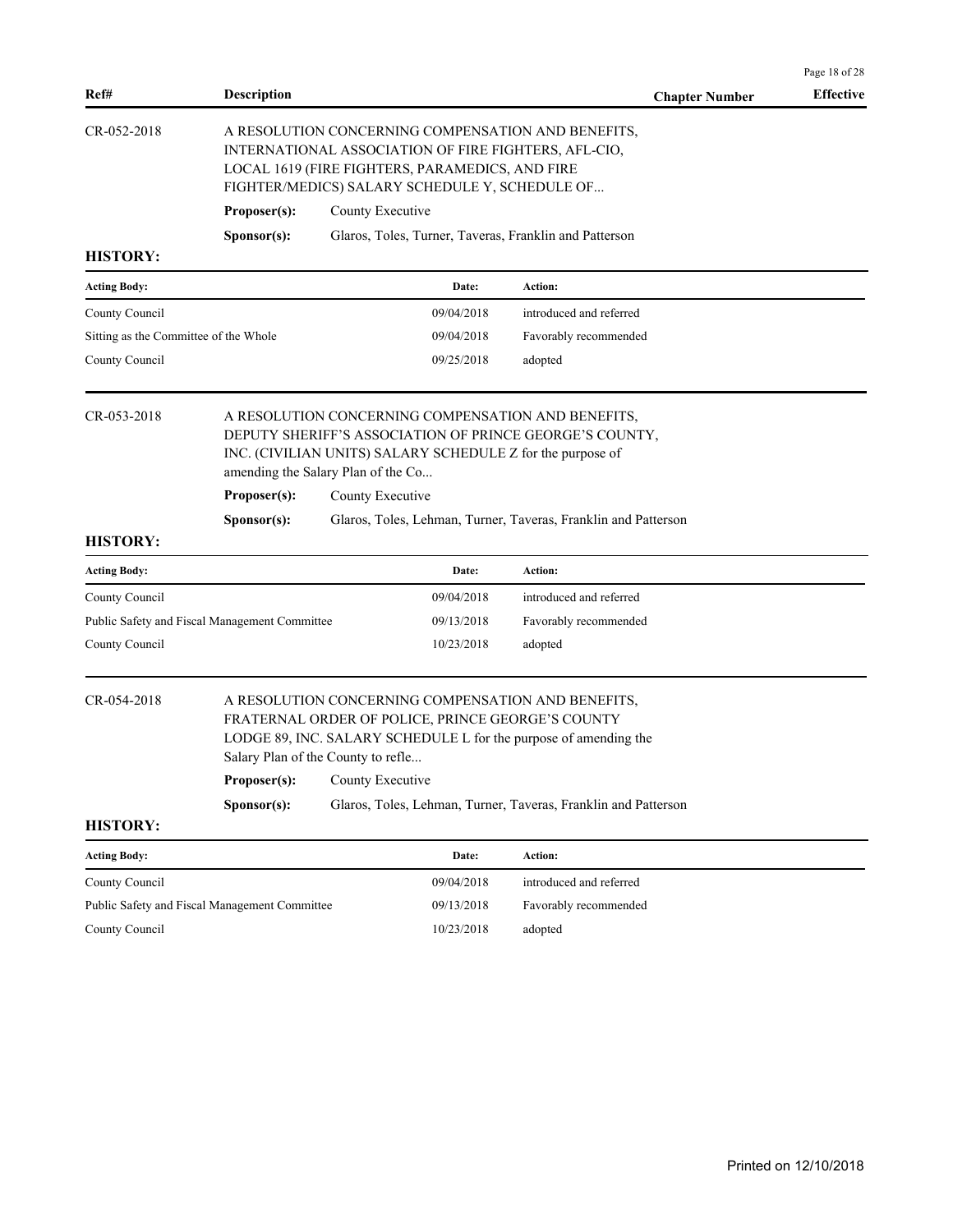|                                               |                                       |                  |                                                 |                                                                                                                                                                                                               | Page 19 of 28    |
|-----------------------------------------------|---------------------------------------|------------------|-------------------------------------------------|---------------------------------------------------------------------------------------------------------------------------------------------------------------------------------------------------------------|------------------|
| Ref#                                          | <b>Description</b>                    |                  |                                                 | <b>Chapter Number</b>                                                                                                                                                                                         | <b>Effective</b> |
| CR-055-2018                                   |                                       |                  | CROSSING GUARDS) - SALARY SCHEDULE X fo         | A RESOLUTION CONCERNING COMPENSATION AND BENEFITS,<br>COUNCIL 67, AMERICAN FEDERATION OF STATE, COUNTY AND<br>MUNICIPAL EMPLOYEES (AFSCME), AFL-CIO, LOCAL 241 (SCHOOL                                        |                  |
|                                               | Proposer(s):                          | County Executive |                                                 |                                                                                                                                                                                                               |                  |
|                                               | Sponsor(s):                           |                  |                                                 | Glaros, Toles, Lehman, Turner, Taveras, Franklin and Patterson                                                                                                                                                |                  |
| <b>HISTORY:</b>                               |                                       |                  |                                                 |                                                                                                                                                                                                               |                  |
| <b>Acting Body:</b>                           |                                       |                  | Date:                                           | <b>Action:</b>                                                                                                                                                                                                |                  |
| County Council                                |                                       |                  | 09/04/2018                                      | introduced and referred                                                                                                                                                                                       |                  |
| Public Safety and Fiscal Management Committee |                                       |                  | 09/13/2018                                      | Favorably recommended                                                                                                                                                                                         |                  |
| County Council                                |                                       |                  | 10/23/2018                                      | adopted                                                                                                                                                                                                       |                  |
| CR-056-2018                                   | amending the Salary Plan of the Count |                  |                                                 | A RESOLUTION CONCERNING COMPENSATION AND BENEFITS,<br>FRATERNAL ORDER OF POLICE 112, PRINCE GEORGE'S COUNTY<br>SHERIFFS LODGE INC., SALARY SCHEDULE W for the purpose of                                      | 10/23/2018       |
|                                               | Proposer(s):                          | County Executive |                                                 |                                                                                                                                                                                                               |                  |
|                                               | Sponsor(s):                           |                  |                                                 | Glaros, Toles, Lehman, Turner, Taveras, Franklin and Patterson                                                                                                                                                |                  |
| <b>HISTORY:</b>                               |                                       |                  |                                                 |                                                                                                                                                                                                               |                  |
| <b>Acting Body:</b>                           |                                       |                  | Date:                                           | Action:                                                                                                                                                                                                       |                  |
| County Council                                |                                       |                  | 09/04/2018                                      | introduced and referred                                                                                                                                                                                       |                  |
| Public Safety and Fiscal Management Committee |                                       |                  | 09/13/2018                                      | Favorably recommended                                                                                                                                                                                         |                  |
| County Council                                |                                       |                  | 10/23/2018                                      | amended $(1)$                                                                                                                                                                                                 |                  |
| County Council                                |                                       |                  | 10/23/2018                                      | adopted                                                                                                                                                                                                       |                  |
| CR-057-2018                                   |                                       |                  |                                                 | A RESOLUTION CONCERNING KARINGTON SPECIAL TAXING<br>DISTRICT for the purpose of designating an area within Prince George's<br>County, Maryland as a "special taxing district" as that term is used in Section | 11/1/2018        |
|                                               | Proposer(s):                          | County Executive |                                                 |                                                                                                                                                                                                               |                  |
|                                               | Sponsor(s):                           |                  | Glaros, Turner, Taveras, Franklin and Patterson |                                                                                                                                                                                                               |                  |
| <b>HISTORY:</b>                               |                                       |                  |                                                 |                                                                                                                                                                                                               |                  |
| <b>Acting Body:</b>                           |                                       |                  | Date:                                           | Action:                                                                                                                                                                                                       |                  |
| County Council                                |                                       |                  | 09/04/2018                                      | introduced and referred                                                                                                                                                                                       |                  |
| Sitting as the Committee of the Whole         |                                       |                  | 09/11/2018                                      | Held in Committee                                                                                                                                                                                             |                  |
| Sitting as the Committee of the Whole         |                                       |                  | 09/18/2018                                      | Favorably recommended with amendments                                                                                                                                                                         |                  |
| County Council                                |                                       |                  | 10/09/2018                                      | public hearing held                                                                                                                                                                                           |                  |
| County Council                                |                                       |                  | 10/09/2018                                      | new draft substituted                                                                                                                                                                                         |                  |
| County Council                                |                                       |                  | 10/09/2018                                      | adopted                                                                                                                                                                                                       |                  |
| County Executive                              |                                       |                  | 11/01/2018                                      | signed                                                                                                                                                                                                        |                  |
|                                               |                                       |                  |                                                 |                                                                                                                                                                                                               |                  |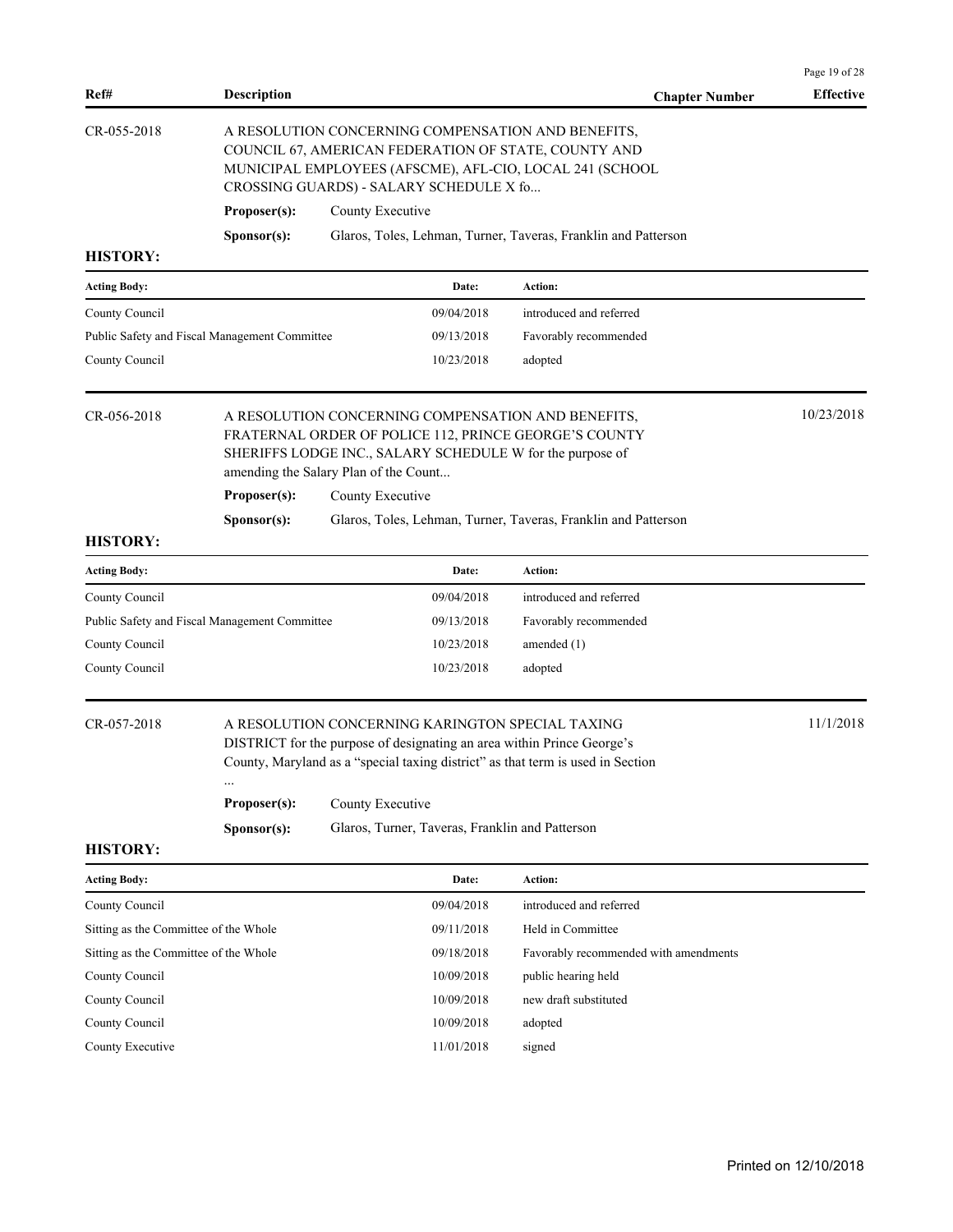| Ref#                | <b>Description</b>                                                      |                  |                                                                                                      | <b>Chapter Number</b>                                                                                                                                                          | <b>Effective</b> |
|---------------------|-------------------------------------------------------------------------|------------------|------------------------------------------------------------------------------------------------------|--------------------------------------------------------------------------------------------------------------------------------------------------------------------------------|------------------|
| CR-058-2018         |                                                                         |                  | MUNICIPAL EMPLOYEES ("AFSCME"), AFL-CIO, AND ITS<br>AFFILIATED LOCALS 1170, 2462, 2735, AND 3389 - S | A RESOLUTION CONCERNING COMPENSATION AND BENEFITS<br>COUNCIL 67, AMERICAN FEDERATION OF STATE, COUNTY AND                                                                      |                  |
|                     | Proposer(s):                                                            | County Executive |                                                                                                      |                                                                                                                                                                                |                  |
|                     | Sponsor(s):                                                             |                  |                                                                                                      | Davis, Franklin, Glaros, Harrison, Lehman, Patterson, Taveras, Toles and Turner                                                                                                |                  |
| <b>HISTORY:</b>     |                                                                         |                  |                                                                                                      |                                                                                                                                                                                |                  |
| <b>Acting Body:</b> |                                                                         |                  | Date:                                                                                                | Action:                                                                                                                                                                        |                  |
| County Council      |                                                                         |                  | 09/11/2018                                                                                           | introduced and referred                                                                                                                                                        |                  |
|                     | Public Safety and Fiscal Management Committee                           |                  | 09/20/2018                                                                                           | Favorably recommended                                                                                                                                                          |                  |
| County Council      |                                                                         |                  | 10/23/2018                                                                                           | adopted                                                                                                                                                                        |                  |
| CR-059-2018         | Proposer(s):                                                            | County Executive | PRINCE GEORGE'S COUNTY POLICE CIVILIAN EMPLOYEES<br>GRADES for the purpose of amending the Salary    | A RESOLUTION CONCERNING COMPENSATION AND BENEFITS,<br>ASSOCIATION (PCEA) SALARY SCHEDULE P, SCHEDULE OF PAY                                                                    |                  |
|                     | Sponsor(s):                                                             |                  |                                                                                                      | Davis, Franklin, Glaros, Harrison, Lehman, Patterson, Taveras, Toles and Turner                                                                                                |                  |
| <b>HISTORY:</b>     |                                                                         |                  |                                                                                                      |                                                                                                                                                                                |                  |
| <b>Acting Body:</b> |                                                                         |                  | Date:                                                                                                | Action:                                                                                                                                                                        |                  |
| County Council      |                                                                         |                  | 09/11/2018                                                                                           | introduced and referred                                                                                                                                                        |                  |
|                     | Public Safety and Fiscal Management Committee                           |                  | 09/20/2018                                                                                           | Favorably recommended                                                                                                                                                          |                  |
| County Council      |                                                                         |                  | 10/23/2018                                                                                           | adopted                                                                                                                                                                        |                  |
| CR-060-2018         | amending the Salary Plan of the<br><b>Proposer(s):</b> County Executive |                  |                                                                                                      | A RESOLUTION CONCERNING COMPENSATION AND BENEFITS,<br>PRINCE GEORGE'S CORRECTIONAL OFFICERS' ASSOCIATION, INC.<br>(CORRECTIONAL OFFICERS) SALARY SCHEDULE D for the purpose of |                  |
|                     | Sponsor(s):                                                             |                  |                                                                                                      | Davis, Franklin, Glaros, Harrison, Lehman, Patterson, Taveras, Toles and Turner                                                                                                |                  |
| <b>HISTORY:</b>     |                                                                         |                  |                                                                                                      |                                                                                                                                                                                |                  |
| <b>Acting Body:</b> |                                                                         |                  | Date:                                                                                                | Action:                                                                                                                                                                        |                  |
| County Council      |                                                                         |                  | 09/11/2018                                                                                           | introduced and referred                                                                                                                                                        |                  |
|                     | Public Safety and Fiscal Management Committee                           |                  | 09/20/2018                                                                                           | Favorably recommended                                                                                                                                                          |                  |
| County Council      |                                                                         |                  | 10/23/2018                                                                                           | adopted                                                                                                                                                                        |                  |
|                     |                                                                         |                  |                                                                                                      |                                                                                                                                                                                |                  |
|                     |                                                                         |                  |                                                                                                      |                                                                                                                                                                                |                  |
|                     |                                                                         |                  |                                                                                                      |                                                                                                                                                                                |                  |

Page 20 of 28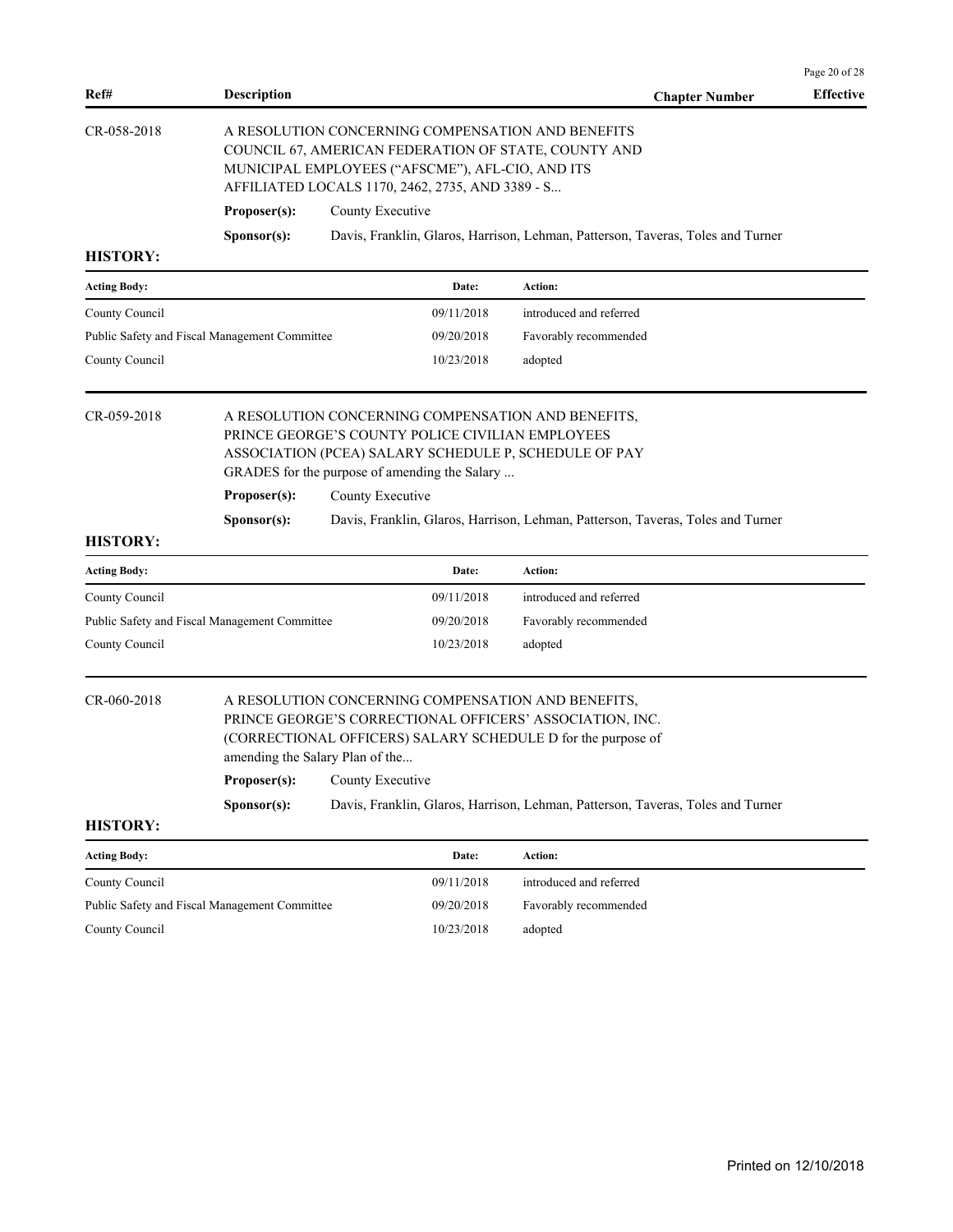| Ref#                             | <b>Description</b>                                                                                                                                                                                                                                                                                                                   | <b>Chapter Number</b>                                                           | Page 21 of 28<br><b>Effective</b> |
|----------------------------------|--------------------------------------------------------------------------------------------------------------------------------------------------------------------------------------------------------------------------------------------------------------------------------------------------------------------------------------|---------------------------------------------------------------------------------|-----------------------------------|
| CR-061-2018                      | A RESOLUTION CONCERNING COMPENSATION AND BENEFITS -<br>PRINCE GEORGE'S CORRECTIONAL OFFICERS' ASSOCIATION, INC.<br>(PGCOA) (CIVILIAN UNIT) SALARY SCHEDULE Q for the purpose of<br>amending the Salary Plan of th                                                                                                                    |                                                                                 | 10/23/2018                        |
|                                  | Proposer(s):<br>County Executive                                                                                                                                                                                                                                                                                                     |                                                                                 |                                   |
|                                  | Sponsor(s):                                                                                                                                                                                                                                                                                                                          | Davis, Franklin, Glaros, Harrison, Lehman, Patterson, Taveras, Toles and Turner |                                   |
| <b>HISTORY:</b>                  |                                                                                                                                                                                                                                                                                                                                      |                                                                                 |                                   |
| <b>Acting Body:</b>              | Date:                                                                                                                                                                                                                                                                                                                                | Action:                                                                         |                                   |
| County Council                   | 09/11/2018                                                                                                                                                                                                                                                                                                                           | introduced and referred                                                         |                                   |
|                                  | Public Safety and Fiscal Management Committee<br>09/20/2018                                                                                                                                                                                                                                                                          | Favorably recommended                                                           |                                   |
| County Council                   | 10/23/2018                                                                                                                                                                                                                                                                                                                           | adopted                                                                         |                                   |
| CR-062-2018                      | A RESOLUTION CONCERNING COMPENSATION AND BENEFITS<br>GENERAL SCHEDULE EMPLOYEES - SALARY SCHEDULE G for the<br>purpose of amending the Salary Plan of the County to reflect pay rates and<br>other modified benef                                                                                                                    |                                                                                 | 10/23/2018                        |
|                                  |                                                                                                                                                                                                                                                                                                                                      |                                                                                 |                                   |
|                                  | Proposer(s):<br>County Executive                                                                                                                                                                                                                                                                                                     |                                                                                 |                                   |
|                                  | Sponsor(s):                                                                                                                                                                                                                                                                                                                          | Davis, Franklin, Glaros, Harrison, Lehman, Patterson, Taveras, Toles and Turner |                                   |
| <b>HISTORY:</b>                  |                                                                                                                                                                                                                                                                                                                                      |                                                                                 |                                   |
| <b>Acting Body:</b>              | Date:                                                                                                                                                                                                                                                                                                                                | Action:                                                                         |                                   |
| County Council                   | 09/11/2018                                                                                                                                                                                                                                                                                                                           | introduced and referred                                                         |                                   |
|                                  | Public Safety and Fiscal Management Committee<br>09/20/2018                                                                                                                                                                                                                                                                          | Favorably recommended                                                           |                                   |
| County Council                   | 10/23/2018                                                                                                                                                                                                                                                                                                                           | adopted                                                                         |                                   |
| CR-063-2018<br><b>HISTORY:</b>   | A RESOLUTION CONCERNING CAR FREE DAYS for the purpose of<br>expressing the County Council's support for declaring Friday, September 21,<br>2018 and Saturday, September 22, 2018 as Car Free Days in Prince Ge<br><b>Proposer(s):</b> Turner and Glaros<br>Turner, Glaros, Toles, Lehman, Taveras, Franklin and Davis<br>Sponsor(s): |                                                                                 |                                   |
| <b>Acting Body:</b>              | Date:                                                                                                                                                                                                                                                                                                                                | Action:                                                                         |                                   |
|                                  | 09/18/2018                                                                                                                                                                                                                                                                                                                           | introduced                                                                      |                                   |
| County Council<br>County Council | 09/18/2018                                                                                                                                                                                                                                                                                                                           | rules suspended                                                                 |                                   |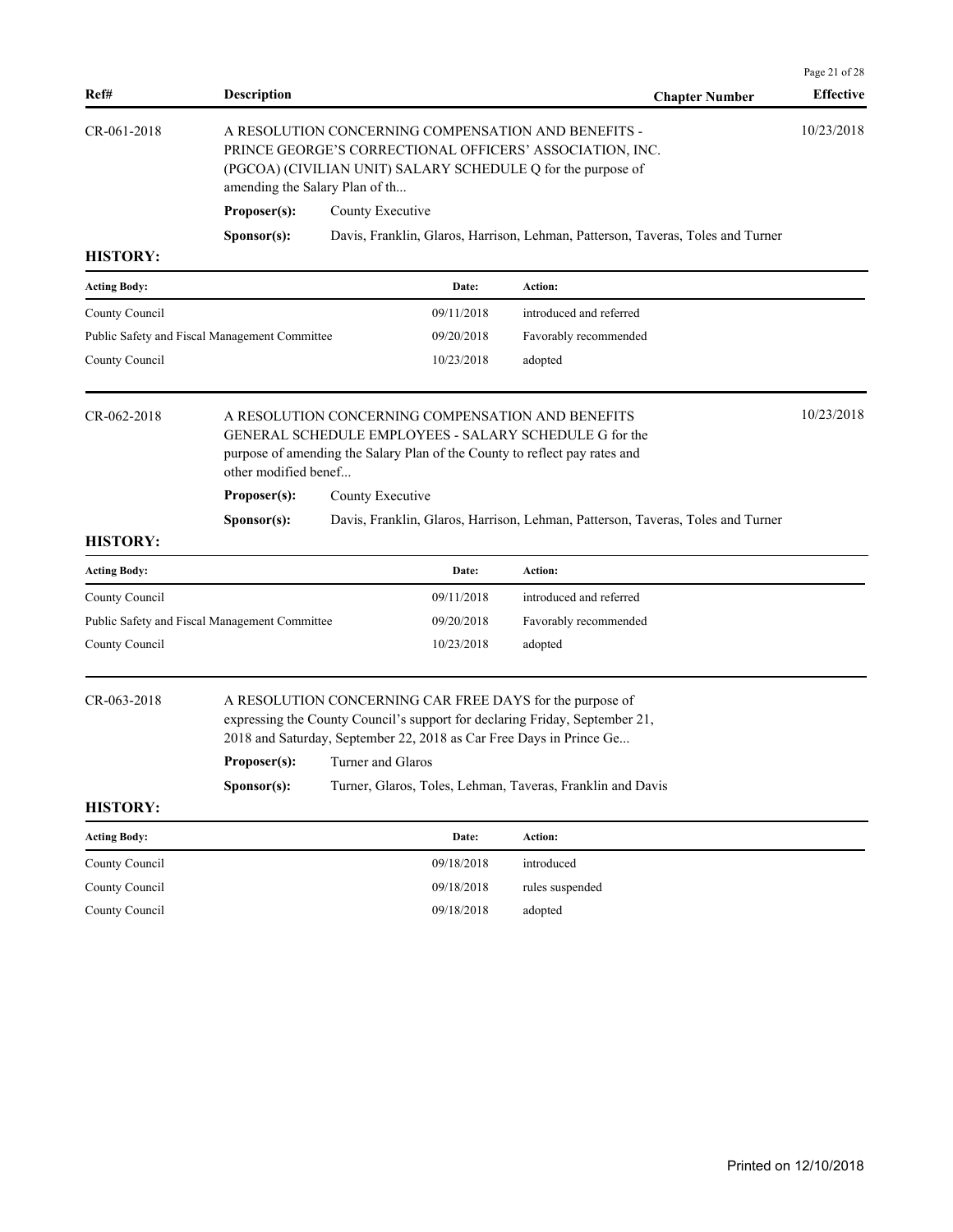| Ref#                                          | <b>Description</b>                |                                                                  |            | <b>Chapter Number</b>                                                                                                                                                                          | Page 22 of 28<br><b>Effective</b> |
|-----------------------------------------------|-----------------------------------|------------------------------------------------------------------|------------|------------------------------------------------------------------------------------------------------------------------------------------------------------------------------------------------|-----------------------------------|
| CR-064-2018                                   |                                   | systems and services for Prince George's County, Maryland.       |            | A RESOLUTION CONCERNING CONTRACT APPROVALS for the<br>purpose of approving a multi-year contract for facility security, equipment,                                                             | 10/16/2018                        |
|                                               | Proposer(s):                      | County Executive                                                 |            |                                                                                                                                                                                                |                                   |
|                                               | Sponsor(s):                       | Glaros and Davis                                                 |            |                                                                                                                                                                                                |                                   |
| <b>HISTORY:</b>                               |                                   |                                                                  |            |                                                                                                                                                                                                |                                   |
| <b>Acting Body:</b>                           |                                   |                                                                  | Date:      | <b>Action:</b>                                                                                                                                                                                 |                                   |
| County Council                                |                                   |                                                                  | 09/18/2018 | introduced and referred                                                                                                                                                                        |                                   |
| Sitting as the Committee of the Whole         |                                   |                                                                  | 09/25/2018 | Favorably recommended                                                                                                                                                                          |                                   |
| County Council                                |                                   |                                                                  | 10/16/2018 | public hearing held                                                                                                                                                                            |                                   |
| County Council                                |                                   |                                                                  | 10/16/2018 | adopted                                                                                                                                                                                        |                                   |
| CR-065-2018                                   | development reven<br>Proposer(s): | A RESOLUTION CONCERNING ECONOMIC DEVELOPMENT<br>County Executive |            | REVENUE BONDS for the purpose of issuing, pursuant to and in accordance<br>with the Maryland Economic Development Revenue Bond Act, economic                                                   | 11/1/2018                         |
|                                               | Sponsor(s):                       | Davis, Franklin, Taveras and Patterson                           |            |                                                                                                                                                                                                |                                   |
| <b>HISTORY:</b>                               |                                   |                                                                  |            |                                                                                                                                                                                                |                                   |
| <b>Acting Body:</b>                           |                                   |                                                                  | Date:      | <b>Action:</b>                                                                                                                                                                                 |                                   |
| County Council                                |                                   |                                                                  | 09/25/2018 | introduced and referred                                                                                                                                                                        |                                   |
| Public Safety and Fiscal Management Committee |                                   |                                                                  | 10/11/2018 | Favorably recommended                                                                                                                                                                          |                                   |
| County Council                                |                                   |                                                                  | 10/16/2018 | adopted                                                                                                                                                                                        |                                   |
| County Executive                              |                                   |                                                                  | 11/01/2018 | signed                                                                                                                                                                                         |                                   |
| CR-066-2018                                   | wage and benefi                   |                                                                  |            | A RESOLUTION CONCERNING COMPENSATION AND BENEFITS,<br>SHERIFF OFFICIALS - SALARY SCHEDULE "S-O" SCHEDULE OF PAY<br>GRADES for the purpose of amending the Salary Plan of the County to reflect | 10/23/2018                        |
|                                               | Proposer(s):                      | County Executive                                                 |            |                                                                                                                                                                                                |                                   |
|                                               | Sponsor(s):                       |                                                                  |            | Toles, Harrison, Lehman, Davis, Turner, Taveras, Franklin and Patterson                                                                                                                        |                                   |
| <b>HISTORY:</b>                               |                                   |                                                                  |            |                                                                                                                                                                                                |                                   |
| <b>Acting Body:</b>                           |                                   |                                                                  | Date:      | <b>Action:</b>                                                                                                                                                                                 |                                   |
| County Council                                |                                   |                                                                  | 09/25/2018 | introduced and referred                                                                                                                                                                        |                                   |
| Public Safety and Fiscal Management Committee |                                   |                                                                  | 10/11/2018 | Favorably recommended                                                                                                                                                                          |                                   |
| County Council                                |                                   |                                                                  | 10/23/2018 | adopted                                                                                                                                                                                        |                                   |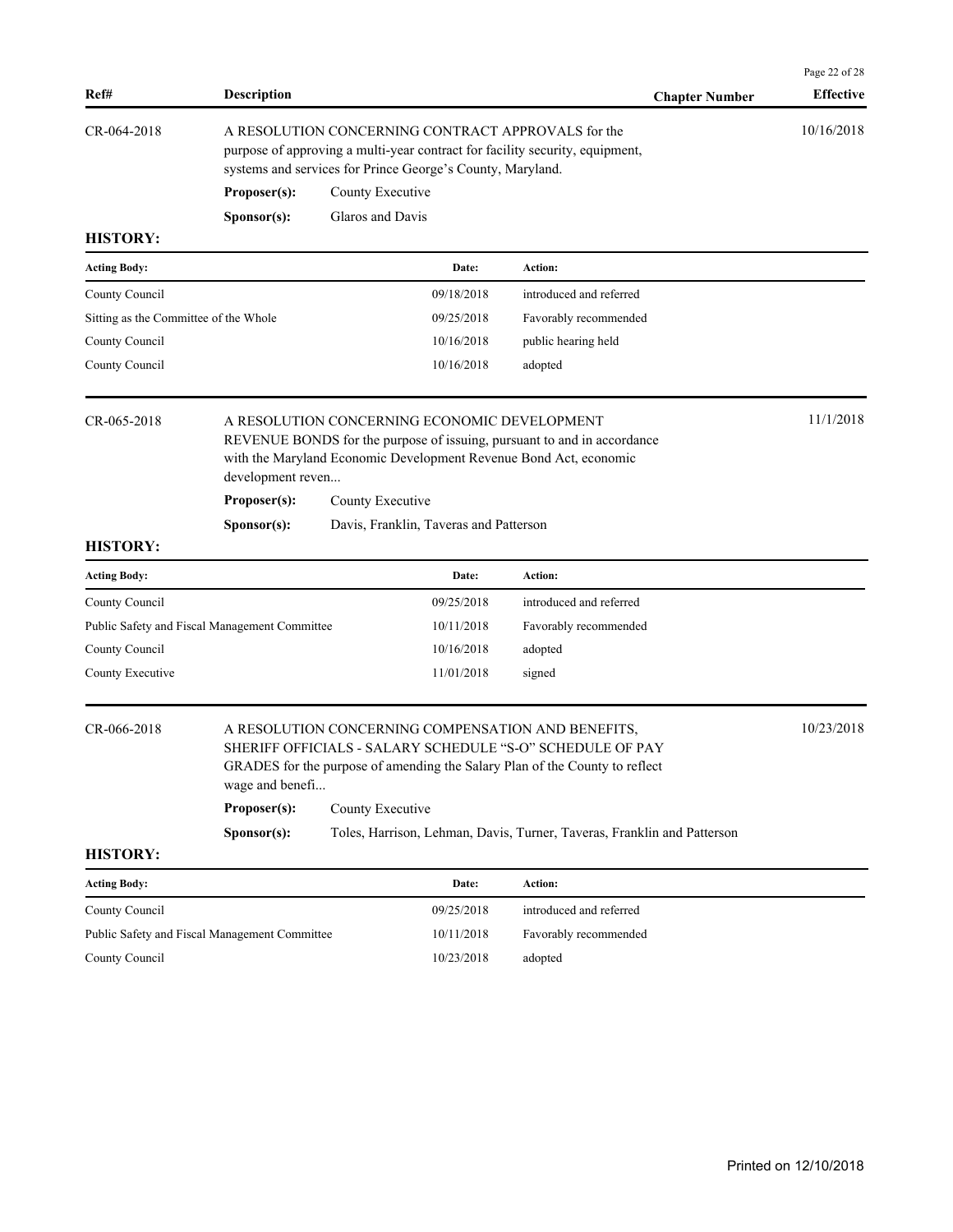| Ref#                | <b>Description</b>                            |                                                                                                                                                                                                                   | <b>Chapter Number</b>                                                   | <b>Effective</b> |
|---------------------|-----------------------------------------------|-------------------------------------------------------------------------------------------------------------------------------------------------------------------------------------------------------------------|-------------------------------------------------------------------------|------------------|
| CR-067-2018         | certain wage and b                            | A RESOLUTION CONCERNING COMPENSATION AND BENEFITS,<br>POLICE OFFICIALS - SALARY SCHEDULE P-O SCHEDULE OF PAY<br>GRADES for the purpose of amending the Salary Plan of the County to reflect                       |                                                                         | 10/23/2018       |
|                     | Proposer(s):                                  | County Executive                                                                                                                                                                                                  |                                                                         |                  |
|                     | S <b>p</b> onsor(s):                          |                                                                                                                                                                                                                   | Toles, Harrison, Lehman, Davis, Turner, Taveras, Franklin and Patterson |                  |
| <b>HISTORY:</b>     |                                               |                                                                                                                                                                                                                   |                                                                         |                  |
| <b>Acting Body:</b> |                                               | Date:                                                                                                                                                                                                             | <b>Action:</b>                                                          |                  |
| County Council      |                                               | 09/25/2018                                                                                                                                                                                                        | introduced and referred                                                 |                  |
|                     | Public Safety and Fiscal Management Committee | 10/11/2018                                                                                                                                                                                                        | Favorably recommended                                                   |                  |
| County Council      |                                               | 10/23/2018                                                                                                                                                                                                        | adopted                                                                 |                  |
| CR-068-2018         | to reflect wage and be                        | A RESOLUTION CONCERNING COMPENSATION AND BENEFITS,<br>CORRECTIONS OFFICIALS - SALARY SCHEDULE "C-O" SCHEDULE<br>OF PAY GRADES for the purpose of amending the Salary Plan of the County                           |                                                                         | 10/23/2018       |
|                     | Proposer(s):                                  | County Executive                                                                                                                                                                                                  |                                                                         |                  |
| <b>HISTORY:</b>     | S <b>p</b> onsor(s):                          |                                                                                                                                                                                                                   | Toles, Harrison, Lehman, Davis, Turner, Taveras, Franklin and Patterson |                  |
| <b>Acting Body:</b> |                                               | Date:                                                                                                                                                                                                             | Action:                                                                 |                  |
| County Council      |                                               | 09/25/2018                                                                                                                                                                                                        | introduced and referred                                                 |                  |
|                     | Public Safety and Fiscal Management Committee | 10/11/2018                                                                                                                                                                                                        | Favorably recommended                                                   |                  |
| County Council      |                                               | 10/23/2018                                                                                                                                                                                                        | adopted                                                                 |                  |
| CR-069-2018         |                                               | A RESOLUTION CONCERNING REVITALIZATION TAX CREDIT -<br>THE OXFORD PROJECT (FORMERLY THE CONSTELLATION<br>CENTRE) for the purpose of approving The Oxford multifamily and<br>commercial development, proposed by 6 |                                                                         |                  |
|                     | Proposer(s):                                  | Patterson                                                                                                                                                                                                         |                                                                         |                  |
| <b>HISTORY:</b>     | S <b>p</b> onsor(s):                          | Patterson, Lehman, Franklin and Toles                                                                                                                                                                             |                                                                         |                  |
| <b>Acting Body:</b> |                                               | Date:                                                                                                                                                                                                             | Action:                                                                 |                  |
| County Council      |                                               | 10/02/2018                                                                                                                                                                                                        | introduced and referred                                                 |                  |
| County Council      |                                               | 10/02/2018                                                                                                                                                                                                        | introduced                                                              |                  |
|                     | Public Safety and Fiscal Management Committee | 10/11/2018                                                                                                                                                                                                        | Favorably recommended                                                   |                  |
| County Council      |                                               | 10/16/2018                                                                                                                                                                                                        | adopted                                                                 |                  |
|                     |                                               |                                                                                                                                                                                                                   |                                                                         |                  |
|                     |                                               |                                                                                                                                                                                                                   |                                                                         |                  |

Page 23 of 28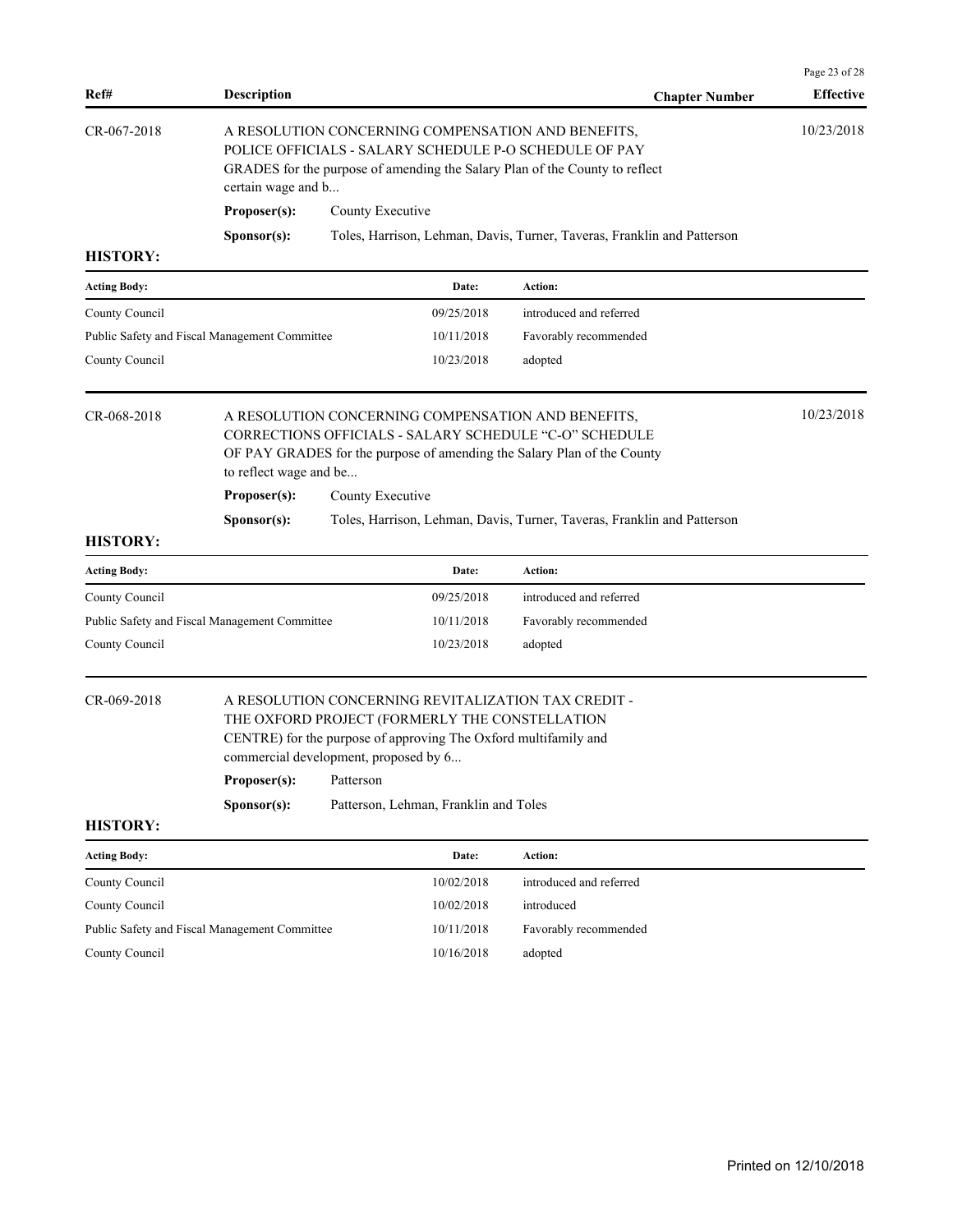| Ref#                                                                                                            | <b>Description</b>   | <b>Chapter Number</b>                                                                                                                                                                       | <b>Effective</b> |
|-----------------------------------------------------------------------------------------------------------------|----------------------|---------------------------------------------------------------------------------------------------------------------------------------------------------------------------------------------|------------------|
| CR-070-2018                                                                                                     | certain wage and b   | A RESOLUTION CONCERNING COMPENSATION AND BENEFITS,<br>FIRE OFFICIALS - SALARY SCHEDULE "F-O" SCHEDULE OF PAY<br>GRADES for the purpose of amending the Salary Plan of the County to reflect | 10/23/2018       |
|                                                                                                                 | Proposer(s):         | County Executive                                                                                                                                                                            |                  |
|                                                                                                                 | S <b>p</b> onsor(s): | Glaros, Davis, Harrison, Turner, Taveras, Lehman and Patterson                                                                                                                              |                  |
| <b>HISTORY:</b>                                                                                                 |                      |                                                                                                                                                                                             |                  |
| <b>Acting Body:</b>                                                                                             |                      | <b>Action:</b><br>Date:                                                                                                                                                                     |                  |
| the contract of the contract of the contract of the contract of the contract of the contract of the contract of |                      | .                                                                                                                                                                                           |                  |

| County Council                                | 10/09/2018 | introduced and referred |
|-----------------------------------------------|------------|-------------------------|
| Public Safety and Fiscal Management Committee | 10/11/2018 | Favorably recommended   |
| County Council                                | 10/23/2018 | adopted                 |

# CR-071-2018 A RESOLUTION CONCERNING APPROVAL OF A CERTAIN

REFUNDING PLAN OF THE WSSC for the issuance of Refunding Bonds for the purpose of approving the Refunding Plan of the WSSC for the refunding of certain ...

**Sponsor(s):** Glaros, Turner, Taveras and Davis

# **HISTORY:**

| <b>Acting Body:</b>                                   | Date:      | Action:                 |
|-------------------------------------------------------|------------|-------------------------|
| County Council                                        | 10/09/2018 | introduced and referred |
| Transportation, Housing and the Environment Committee | 10/11/2018 | Favorably recommended   |
| County Council                                        | 10/16/2018 | adopted                 |
| County Executive                                      | 11/01/2018 | signed                  |

# CR-072-2018 A RESOLUTION CONCERNING THE APPROVAL OF AN APPLICATION TO PRESERVE PROPERTY PURSUANT TO THE MARYLAND AGRICULTURAL LAND PRESERVATION FOUNDATION PROGRAM for the purpose of recommending that the Maryland...

**Proposer(s):** M-NCPPC

**Sponsor(s):** Glaros, Lehman, Turner and Patterson

### **HISTORY:**

| <b>Acting Body:</b>                                   | Date:      | <b>Action:</b>          |
|-------------------------------------------------------|------------|-------------------------|
| County Council                                        | 10/09/2018 | introduced and referred |
| Transportation, Housing and the Environment Committee | 10/11/2018 | Favorably recommended   |
| County Council                                        | 10/23/2018 | public hearing held     |
| County Council                                        | 10/23/2018 | adopted                 |
| County Executive                                      | 11/14/2018 | signed                  |

Page 24 of 28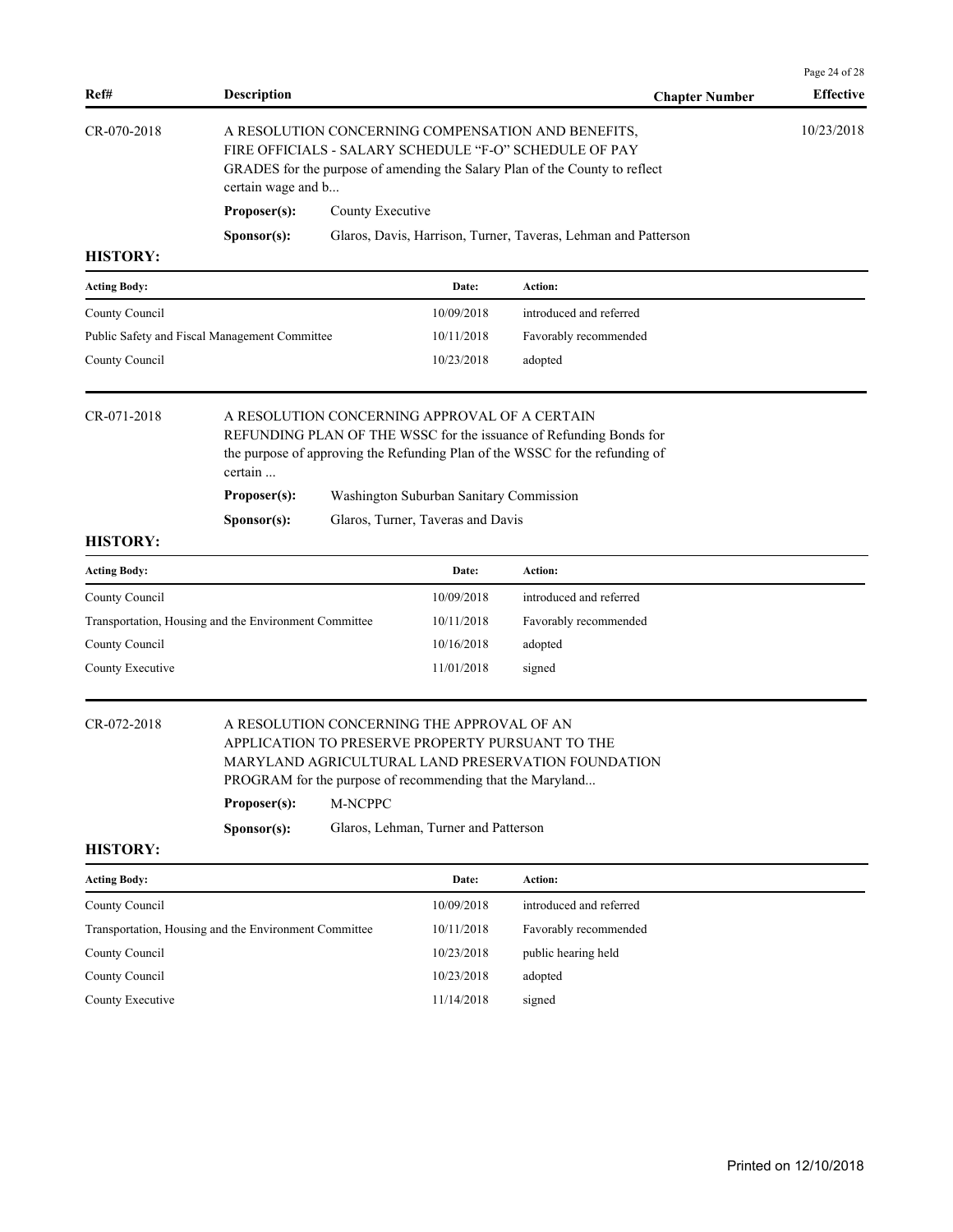| Ref#            | <b>Description</b>   |                                                                                                                                                                                                                   | <b>Chapter Number</b> | <b>Effective</b> |
|-----------------|----------------------|-------------------------------------------------------------------------------------------------------------------------------------------------------------------------------------------------------------------|-----------------------|------------------|
| CR-073-2018     |                      | A RESOLUTION CONCERNING THE APPROVAL OF AN<br>APPLICATION TO PRESERVE PROPERTY PURSUANT TO THE<br>MARYLAND AGRICULTURAL LAND PRESERVATION FOUNDATION<br>PROGRAM for the purpose of recommending that the Maryland |                       |                  |
|                 | Proposer(s):         | M-NCPPC                                                                                                                                                                                                           |                       |                  |
|                 | S <b>p</b> onsor(s): | Glaros, Lehman, Turner, Taveras and Patterson                                                                                                                                                                     |                       |                  |
| <b>HISTORY:</b> |                      |                                                                                                                                                                                                                   |                       |                  |

| <b>Acting Body:</b>                                   | Date:      | Action:                 |
|-------------------------------------------------------|------------|-------------------------|
| County Council                                        | 10/09/2018 | introduced and referred |
| Transportation, Housing and the Environment Committee | 10/11/2018 | Favorably recommended   |
| County Council                                        | 10/23/2018 | public hearing held     |
| County Council                                        | 10/23/2018 | adopted                 |
| County Executive                                      | 11/14/2018 | signed                  |

## CR-074-2018 A RESOLUTION CONCERNING LOCAL IMPACT GRANT FUNDS MULTIYEAR PLAN for the purpose of transmitting the Local Impact Grant Funds Multiyear Plan to the County Council for review and approval.

**Proposer(s):** County Executive

**Sponsor(s):** Glaros, Harrison, Turner, Taveras, Lehman, Davis and Patterson

### **HISTORY:**

| <b>Acting Body:</b>                   | Date:      | Action:                 |
|---------------------------------------|------------|-------------------------|
| County Council                        | 10/09/2018 | introduced and referred |
| Sitting as the Committee of the Whole | 10/16/2018 | Favorably recommended   |
| County Council                        | 10/23/2018 | public hearing held     |
| County Council                        | 10/23/2018 | adopted                 |

# CR-075-2018 A RESOLUTION CONCERNING TRANSPORTATION NETWORK

SERVICES for the purpose of enacting provisions pertaining to the establishment and administration of funds provided for the Transportation Services Impr... **Proposer(s):** County Executive

| S <b>p</b> onsor(s): | Glaros, Lehman, Davis, Turner, Taveras and Patterson |  |  |
|----------------------|------------------------------------------------------|--|--|

### **HISTORY:**

| <b>Acting Body:</b>                                   | Date:      | <b>Action:</b>          |
|-------------------------------------------------------|------------|-------------------------|
| County Council                                        | 10/09/2018 | introduced and referred |
| Transportation, Housing and the Environment Committee | 10/11/2018 | Favorably recommended   |
| County Council                                        | 10/16/2018 | adopted                 |

Page 25 of 28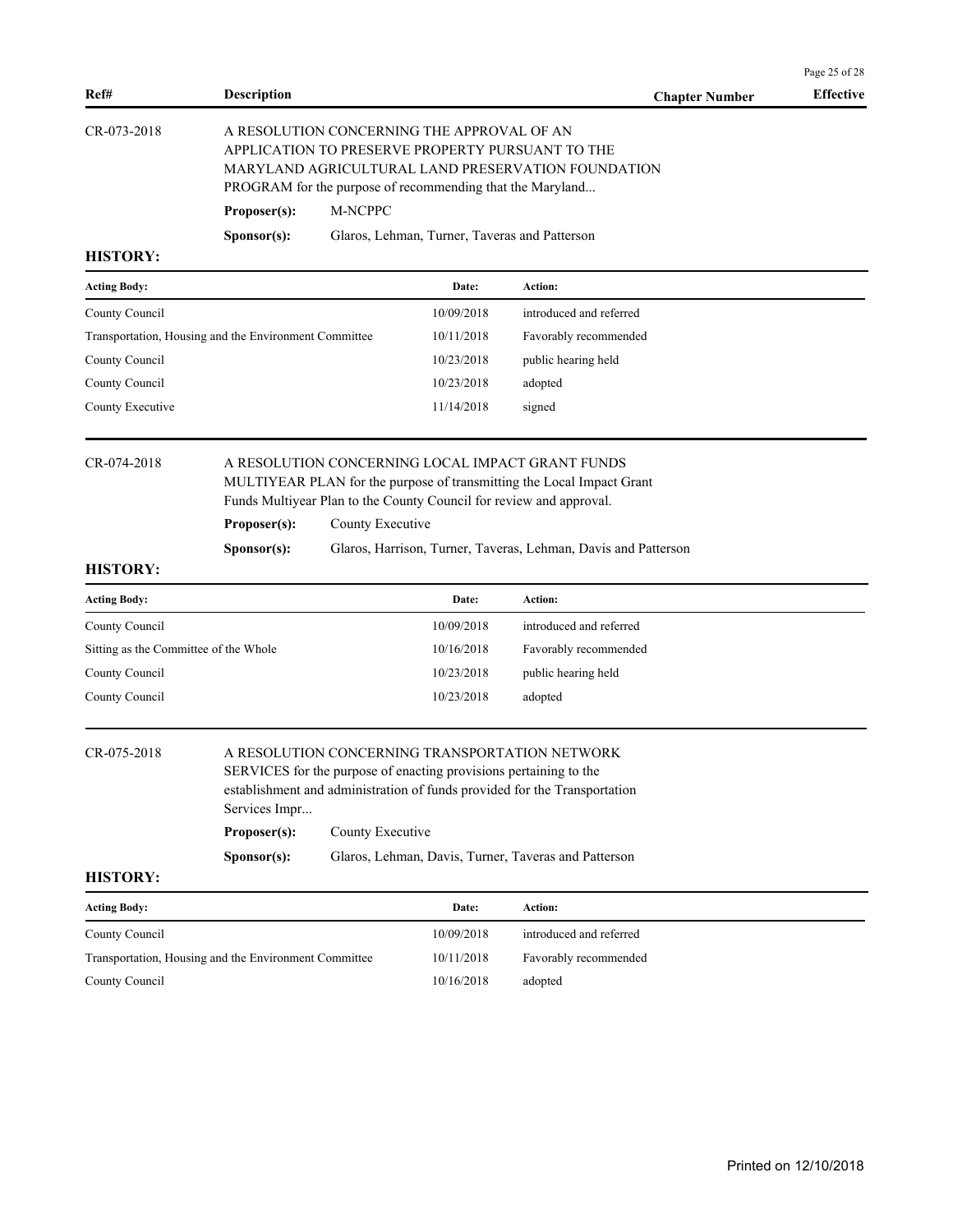| Ref#                                  | <b>Description</b>                            |                                                                                                                                                                                                                                        |                                          | <b>Chapter Number</b>                                                                                                                                                                                     | Page 26 of 28<br><b>Effective</b> |
|---------------------------------------|-----------------------------------------------|----------------------------------------------------------------------------------------------------------------------------------------------------------------------------------------------------------------------------------------|------------------------------------------|-----------------------------------------------------------------------------------------------------------------------------------------------------------------------------------------------------------|-----------------------------------|
| CR-076-2018                           | Proposer(s):                                  | A RESOLUTION CONCERNING SUPPLEMENTARY APPROPRIATION<br>OF FEDERAL, STATE AND OTHER FUNDS for the purpose of<br>appropriating funding from grants in the amount of \$738,854 to the<br>Department of Family Service<br>County Executive |                                          |                                                                                                                                                                                                           |                                   |
|                                       | Sponsor(s):                                   |                                                                                                                                                                                                                                        |                                          | Glaros, Harrison, Davis, Lehman, Turner, Toles, Taveras and Patterson                                                                                                                                     |                                   |
| <b>HISTORY:</b>                       |                                               |                                                                                                                                                                                                                                        |                                          |                                                                                                                                                                                                           |                                   |
| <b>Acting Body:</b>                   |                                               |                                                                                                                                                                                                                                        | Date:                                    | Action:                                                                                                                                                                                                   |                                   |
| County Council                        |                                               |                                                                                                                                                                                                                                        | 10/09/2018                               | introduced and referred                                                                                                                                                                                   |                                   |
|                                       | Public Safety and Fiscal Management Committee |                                                                                                                                                                                                                                        | 10/11/2018                               | Favorably recommended                                                                                                                                                                                     |                                   |
| County Council                        |                                               |                                                                                                                                                                                                                                        | 10/16/2018                               | adopted                                                                                                                                                                                                   |                                   |
| CR-077-2018                           | Proposer(s):                                  | A RESOLUTION CONCERNING PILOT AGREEMENT FOR THE<br>COLLEGE PARK SOUTHERN GATEWAY REDEVELOPMENT<br>PROJECT for the purpose of approving the terms and conditions of a<br>negotiated Payment in Lieu of Taxes (PILO<br>County Executive  |                                          |                                                                                                                                                                                                           | 10/16/2018                        |
|                                       | Sponsor(s):                                   |                                                                                                                                                                                                                                        | Glaros, Davis, Turner, Taveras and Toles |                                                                                                                                                                                                           |                                   |
| <b>HISTORY:</b>                       |                                               |                                                                                                                                                                                                                                        |                                          |                                                                                                                                                                                                           |                                   |
| <b>Acting Body:</b>                   |                                               |                                                                                                                                                                                                                                        | Date:                                    | Action:                                                                                                                                                                                                   |                                   |
| Sitting as the Committee of the Whole |                                               |                                                                                                                                                                                                                                        | 10/16/2018                               | Favorably recommended                                                                                                                                                                                     |                                   |
| County Council                        |                                               |                                                                                                                                                                                                                                        | 10/16/2018                               | introduced and referred                                                                                                                                                                                   |                                   |
| County Council                        |                                               |                                                                                                                                                                                                                                        | 10/16/2018                               | adopted                                                                                                                                                                                                   |                                   |
| County Executive                      |                                               |                                                                                                                                                                                                                                        | 11/01/2018                               | signed                                                                                                                                                                                                    |                                   |
| CR-078-2018                           | boun<br>Proposer(s):<br>Sponsor(s):           | Davis<br>Davis                                                                                                                                                                                                                         |                                          | A RESOLUTION CONCERNING LARGO TOWN CENTER DOWNTOWN<br>REGIONAL TRANSIT DISTRICT for the purpose of designating, pursuant to<br>the current County General Plan, Plan Prince George's 2035, the geographic | 11/19/2018                        |
| <b>HISTORY:</b>                       |                                               |                                                                                                                                                                                                                                        |                                          |                                                                                                                                                                                                           |                                   |
| <b>Acting Body:</b>                   |                                               |                                                                                                                                                                                                                                        | Date:                                    | Action:                                                                                                                                                                                                   |                                   |
| Sitting as the Committee of the Whole |                                               |                                                                                                                                                                                                                                        | 10/16/2018                               | Favorably recommended with amendments                                                                                                                                                                     |                                   |
| County Council                        |                                               |                                                                                                                                                                                                                                        | 10/16/2018                               | introduced and referred                                                                                                                                                                                   |                                   |
| County Council                        |                                               |                                                                                                                                                                                                                                        | 10/16/2018                               | new draft substituted                                                                                                                                                                                     |                                   |
| County Council                        |                                               |                                                                                                                                                                                                                                        | 10/16/2018                               | adopted                                                                                                                                                                                                   |                                   |
|                                       |                                               |                                                                                                                                                                                                                                        |                                          |                                                                                                                                                                                                           |                                   |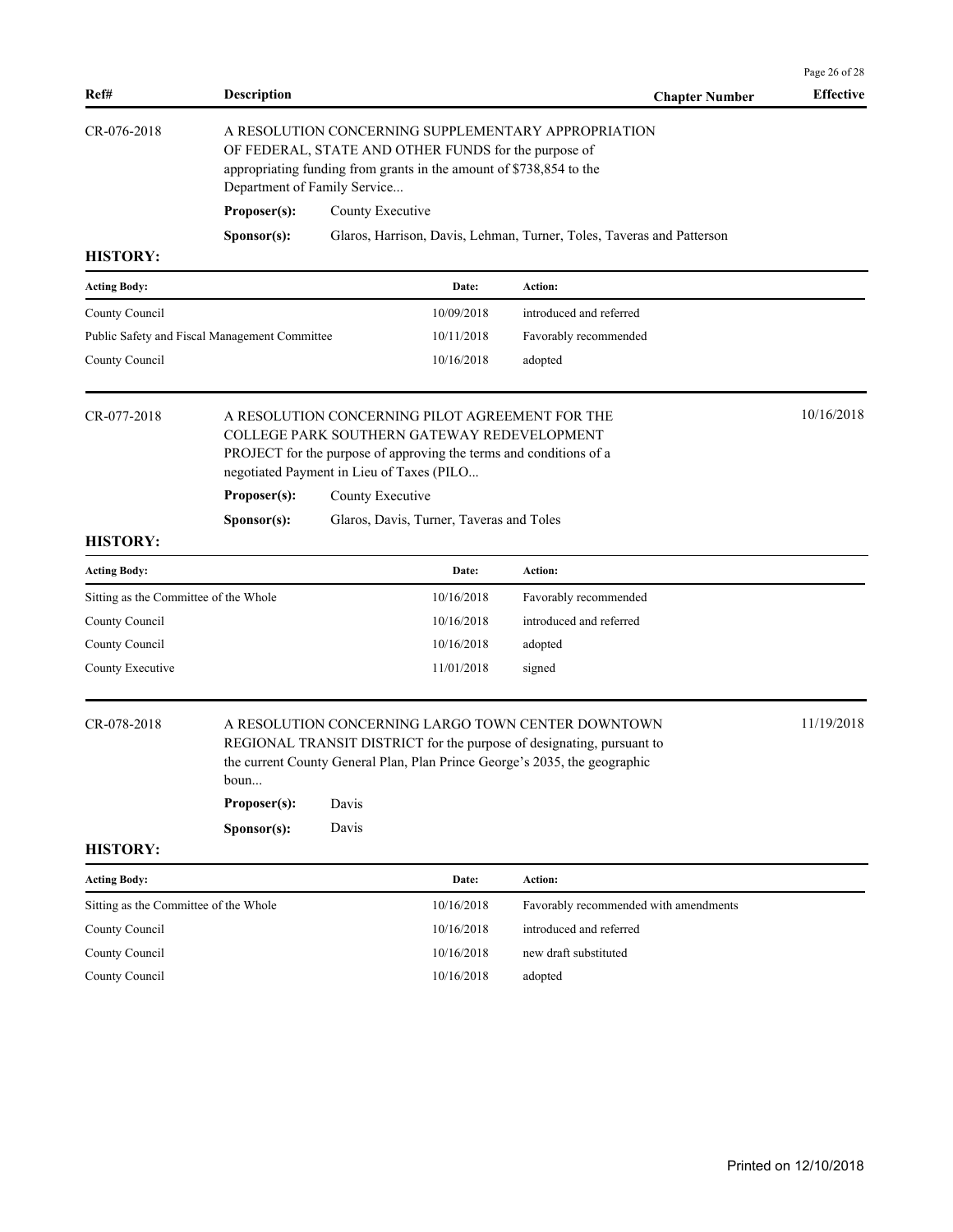|                                       |                                                                                                                                                                                                                   |                         | Page 27 of 28<br><b>Effective</b> |
|---------------------------------------|-------------------------------------------------------------------------------------------------------------------------------------------------------------------------------------------------------------------|-------------------------|-----------------------------------|
| Ref#                                  | <b>Description</b>                                                                                                                                                                                                | <b>Chapter Number</b>   |                                   |
| CR-079-2018                           | A RESOLUTION CONCERNING SPENDING AFFORDABILITY LIMITS<br>FOR THE WASHINGTON SUBURBAN SANITARY COMMISSION for<br>the purpose of establishing spending control limits on the Fiscal Year 2020<br>Water and Sewer Op |                         |                                   |
|                                       | Proposer(s):<br>Washington Suburban Sanitary Commission                                                                                                                                                           |                         |                                   |
| <b>HISTORY:</b>                       |                                                                                                                                                                                                                   |                         |                                   |
| <b>Acting Body:</b>                   | Date:                                                                                                                                                                                                             | Action:                 |                                   |
| County Council                        | 10/16/2018                                                                                                                                                                                                        | introduced              |                                   |
| County Council                        | 10/16/2018                                                                                                                                                                                                        | rules suspended         |                                   |
| County Council                        | 10/16/2018                                                                                                                                                                                                        | adopted                 |                                   |
| CR-080-2018                           | A RESOLUTION CONCERNING THE OXON HILL LOCAL<br>NEIGHBORHOOD CENTER for the purpose of designating, pursuant to the<br>current County General Plan, Plan Prince George's 2035, the geographic<br>boundaries of of  |                         | 11/19/2018                        |
|                                       | Proposer(s):<br>Patterson                                                                                                                                                                                         |                         |                                   |
|                                       | Sponsor(s):<br>Patterson and Davis                                                                                                                                                                                |                         |                                   |
| <b>HISTORY:</b>                       |                                                                                                                                                                                                                   |                         |                                   |
| <b>Acting Body:</b>                   | Date:                                                                                                                                                                                                             | Action:                 |                                   |
| Sitting as the Committee of the Whole | 10/16/2018                                                                                                                                                                                                        | Favorably recommended   |                                   |
| County Council                        | 10/16/2018                                                                                                                                                                                                        | introduced and referred |                                   |
| County Council                        | 10/16/2018                                                                                                                                                                                                        | adopted                 |                                   |
| CR-081-2018                           | A RESOLUTION CONCERNING TAX INCREMENT FINANCING<br>RELATED TO WESTPHALIA TOWN CENTER DEVELOPMENT<br>DISTRICT AND WESTPHALIA TOWN CENTER SPECIAL TAXING<br>DISTRICT for the purpose of approving a TIF proposal an |                         |                                   |
|                                       | County Executive<br>Proposer(s):                                                                                                                                                                                  |                         |                                   |
|                                       | Sponsor(s):<br>Harrison, Davis, Turner, Franklin and Taveras                                                                                                                                                      |                         |                                   |
| <b>HISTORY:</b>                       |                                                                                                                                                                                                                   |                         |                                   |
| <b>Acting Body:</b>                   | Date:                                                                                                                                                                                                             | Action:                 |                                   |
| County Council                        | 10/23/2018                                                                                                                                                                                                        | introduced              |                                   |
| County Council                        | 10/23/2018                                                                                                                                                                                                        | rules suspended         |                                   |
| County Council                        | 10/23/2018                                                                                                                                                                                                        | adopted                 |                                   |